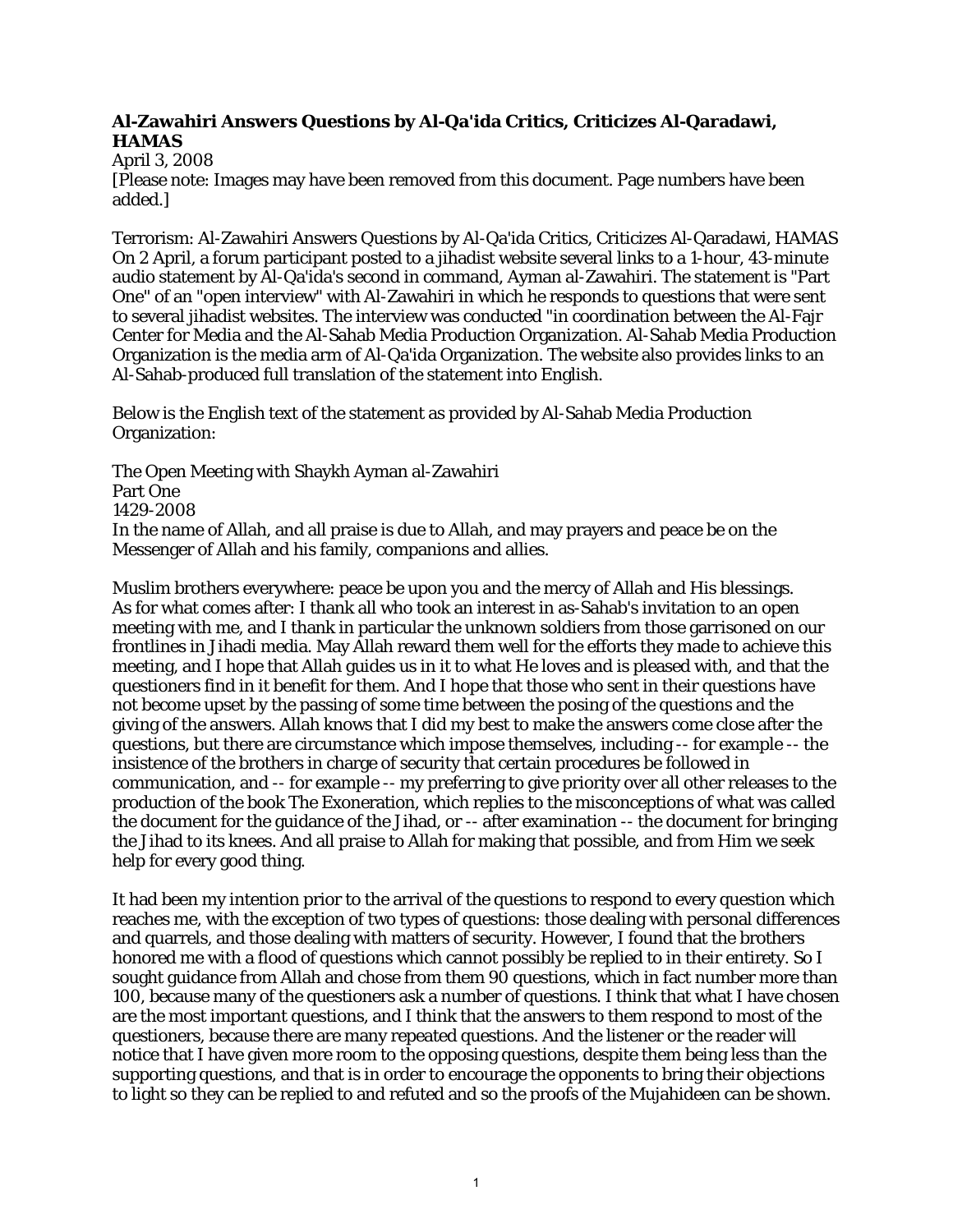In view of the large number of questions, I saw fit to spread my responses over two installments. I begin with the first installment, and I say, seeking help in Allah: In the beginning of my response, I will answer in detail, than refer repeat questions to similar ones I have already responded to.

I have also divided the questions into groups as much as possible, because one questioner might ask a number of questions on more than one subject.

For Allah we work and He guides to the path. I have no power to accomplish anything save through Allah. In Him I put my trust and to Him I turn.

I begin with the first group, which concerns the killing of innocents.

1/1: The questioner Mudarris Jughrafiya (Geography Teacher) asks, "Excuse me, Mr. Zawahiri, but who is it who is killing with Your Excellency's blessing the innocents in Baghdad, Morocco and Algeria? Do you consider the killing of women and children to be Jihad? I challenge you and your organization to do that in Tel Aviv. Why have you -- to this day -- not carried out any strike in Israel? Or is it easier to kill Muslims in the markets? Maybe it is necessary (for you) to take some geography lessons, because your maps only show the Muslims' states."

My reply to Mudarris Jughrafiya is that we haven't killed the innocents, not in Baghdad, nor in Morocco, nor in Algeria, nor anywhere else. And if there is any innocent who was killed in the Mujahideen's operations, then it was either an unintentional error, or out of necessity as in cases of al-Tatarrus (taking of human shields by the enemy). I explained in detail the ruling concerning al-Tatarrus in the book The Healing of the Believers' Chests and in the eighth chapter of the book The Exoneration, and the brother Abu Yahya al-Libi has a book called Al-Tatarrus in Contemporary Jihad.

I would like to clarify to the brother questioner that we don't kill innocents: in fact, we fight those who kill innocents. Those who kill innocents are the Americans, the Jews, the Russians and the French and their agents. Were we insane killers of innocents as the questioner claims, it would be possible for us to kill thousands of them in the crowded markets, but we are confronting the enemies of the Muslim Ummah and targeting them, and it may be the case that during this, an innocent might fall unintentionally or unavoidably, and the Mujahideen have warned repeatedly the Muslims in general that they are in a war with the senior criminals -- the Americans and Jews and their allies and agents -- and that they must keep away from the places where these enemies gather.

The Crusader-Jewish propaganda claims that the Mujahideen kill the innocent, but the Muslim Ummah knows who its enemy is and who defends it.

Shaykh Usama bin Ladin says in his latest speech, "I reassure the Muslims in general and our people in the neighboring states in particular that they will only receive every good thing from the Mujahideen, Allah permitting, because we are your sons defending the Ummah's religion, and in the same way we are defending its sons. And the victims among the Muslims' sons who fall during the operations against the unbelievers and Crusaders or their usurping agents are not intentional. And Allah knows that it saddens us greatly, and we are responsible for it, and we seek Allah's forgiveness for it, and we ask Allah to have mercy on them and cause them to enter his spacious Gardens and compensate their families and near ones well.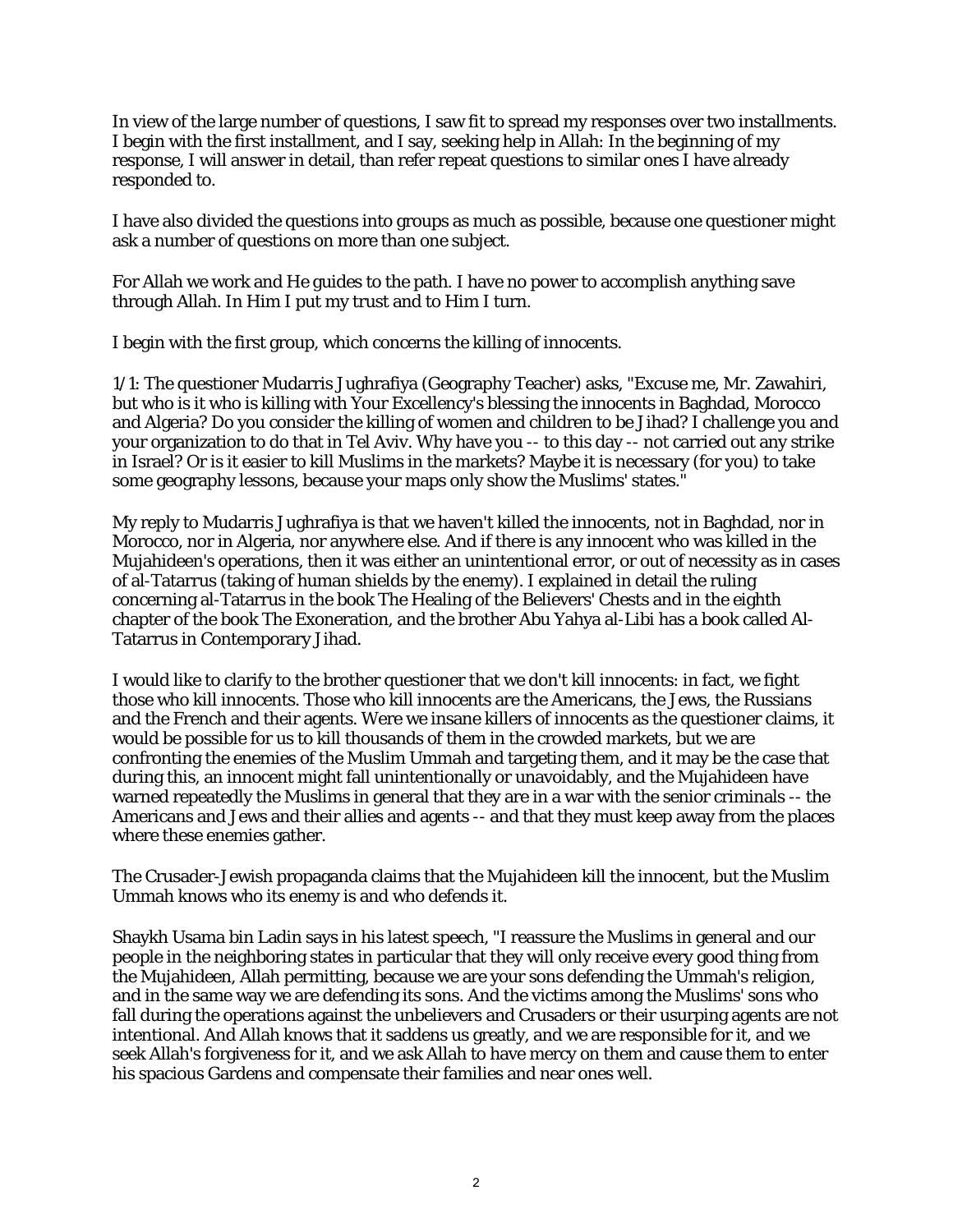"It is not hidden from you that the enemy intentionally takes up positions in the midst of the Muslims, for them to be human shields for him. And here I emphasize to my brothers the Mujahideen to beware of expanding the issue of al-Tatarrus, and to make sure that their operations targeting the enemies are regulated by the regulations of the Shari'ah and as far as possible from the Muslims.

"Rather, our hostility is directed towards the puppet rulers, those whom we don't reassure, but in fact strive to topple them and bring them before the judiciary of the Shari'ah. How can we reassure them, when they have allied themselves with the Ummah's enemies and done all manner of things to it? How can we reassure them, when they have made the law of men partner to the Law of Allah the Most High? And how can we reassure them, when the road to the widest front for the liberation of Palestine passes through the territories controlled by them?" These were his words, may Allah protect him.

As for the statement of the questioner, "I challenge you and your organization to do that in Tel Aviv," I don't know -- hasn't the questioner heard that Qaida al-Jihad struck the Jews in Jerba, Tunisia, and str uck the Israeli tourists in Mombasa, Kenya, in their hotel, then fired two missiles at the El-Al airliner carrying a number of them? Hasn't the questioner heard what Shaykh Usama bin Ladin (may Allah protect him) mentioned in his latest speech, that the battalions of the Mujahideen, after expelling the occupier from Iraq, shall make their way towards Jerusalem? Hasn't the questioner heard that Allah (the Glorious) has honored us with the dealing of blows to America -- the head of international unbelief -- and its allies -- like England, Spain, Australia and France -- in Afghanistan, Iraq, the Arabian Peninsula, the Yemen, and Algeria? And those are Israel's fathers, creators, guardians and protectors.

And then why does the questioner focus on how al-Qaida in particular must strike in Israel, while he didn't request -- for example -- the Jihadist organizations in Palestine to come to the aid of their brothers in Chechnya, Afghanistan and Iraq? If this is become of his good opinion of al-Qaida and that it must strike Islam's enemies everywhere, then we thank him for his good opinion, and we promise our Muslim brothers that we will strive as much as we can to deal blows to the Jews inside Israel and outside it, with Allah's help and guidance. And from Allah we seek help.

2/1: The questioner Talib Jami'i Tib al-Jazaa'ir (University Student, Medicine, Algeria) says, "Al-Qaida Organization in the countries of the Islamic Maghreb: is killing women and children Jihad in your view? I want al-Zawahiri to answer me about those who kill the people in Algeria. What is the legal evidence for killing the innocents? The blood of sixty Muslims was spilled on the 11th of December in Algeria, and al-Qaida claims for itself an explosion in which Muslims who worship Allah (the Glorious and Great) alone died. There is no power nor strength except with Allah. So congratulations to the champion al-Zawahiri and Droukdel on the killing of the innocent students, children and women in this 'Eid. What is the sin of the innocent? Allah suffices us and is the best of protectors against you."

My reply to Talib Jami'i Tib al-Jazaa'ir is the same as my reply to the previous questioner, but I add that those who were killed on the 11th of December in Algeria are not from the innocents. Rather, according to the communique from the brothers in al-Qaida in the Islamic Maghreb, they are from the Crusader unbelievers and the government troops who defend them. Our brothers in al-Qaida in the Islamic Maghreb are more truthful, more just and more righteous than the lying sons of France who have sold Algeria to it and America, and who woo Israel in order for the head of the Crusade, America, to be pleased with them. These criminals who have attacked the Shari'ah and excluded it from government by force and rigging, and who have killed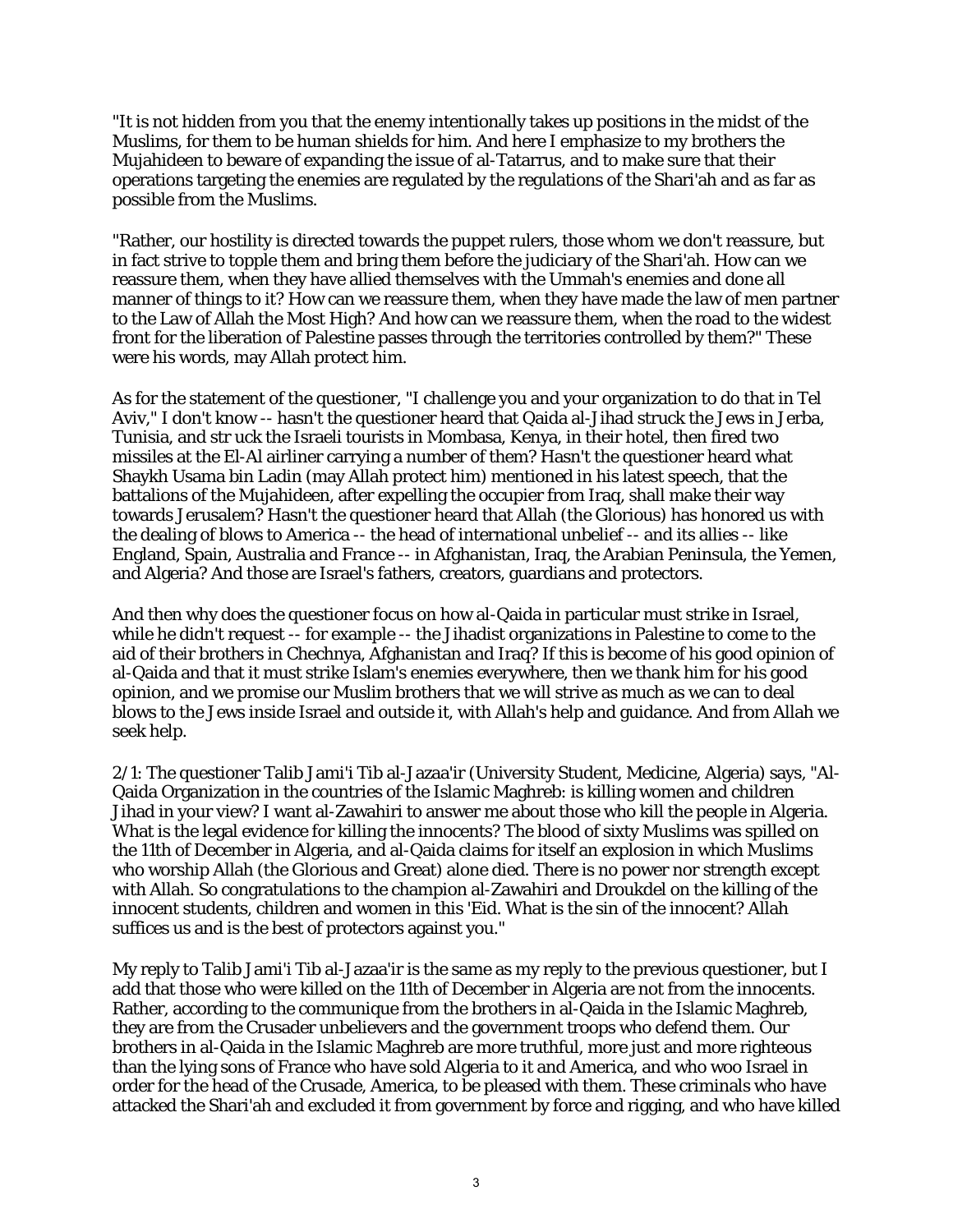hundreds of thousands of innocent Muslims, and who help the Americans and their Crusader allies to kill millions of Muslims cannot possibly be truthful nor just.

The operation on the 11th of December was against the headquarters of the United Nations and the Constitutional Assembly and Police Academy, not against children's schools or women's hospitals. And the United Nations is an enemy of Islam and Muslims: it is the one which codified and legitimized the setting up of the state of Israel and its taking over of the Muslims' lands. It is the one which considers Chechnya an inseparable part of Crusader Russia, and consider Ceuta and Melilla inseparable parts of Crusader Spain. And it is the one which codified the Crusader presence in Afghanistan through the Bonn conference, and codified the Crusader presence in Iraq through its various resolutions, and approved the separation of East Timor from Indonesia, while it doesn't recognize that  $\rightarrow$  for Chechnya, nor for all the Muslim Caucasus, nor for Kashmir, nor for Ceuta and Melilla, nor for Bosnia.

Allah granted success to the heroic Amir and -- as we consider him -- martyr Abu Mus'ab al-Zarqawi (may Allah have mercy on him), and he blew up the head quarters of the United Nations in Baghdad at the beginning of the Crusader invasion of Iraq, and its remnants turned back in flight. And thus he ruined the Crusaders' plans to cover the Crusader invasion with international forces which wouldn't provoke Arab and Islamic sensitivities. This is the same ruse which the Crusaders used in Lebanon, and so the forces of Hizbullah withdrew 30 kilometers to the rear and approved an international Crusader presence to occupy the lands of the Muslims on Lebanese soil, and the leadership of Hizbullah even promised to preserve the safety of those Crusader forces occupying the Muslims' lands.

3/1: The questioner I'laamiyyah (Informational) says, "1 -- Does the doctor have assurance that those who were killed in the Algeria operations were unbelievers? And what is it that makes legitimate the spilling of the blood of even one Muslim? "2 -- What is your opinion of what Shaykh al-Qardawi said regarding the operations? "3 -- Why do you intentionally direct sharplyworded advice to HAMAS through audio recordings? The one who is keen on Islamic unity and the supreme interest seeks other methods of offering advice and understanding the other's stance by way of channels of dialogue, not media channels.

"4 -- Don't you think that al-Qaida provides great services in ways it could never imagine to American intelligence by deeming permissible the blood of Muslims in the states of the Arab world? "5 -- What is the legal authority of al-Qaida from among the Ummah's scholars?" I think I have responded to the sister I'laamiyyah's first question previously. But in turn, I ask her: and what is HAMAS's justification for killing those whose killing is not permitted from the children in the Israeli colonies with the blessed Qassam rockets which don't differentiate between a child and an adult, and moreover, perhaps (don't differentiate) between the Jews and the Arabs and Muslims working in those colonies or in the streets and markets of Occupied Palestine, even though the Shari'ah forbids their killing. I request the sister I'laamiyyah to refer to the eight and ninth chapter of the second part of The Exoneration.

As for her second question about what Shaykh al-Qardawi said regarding the operations, it is a question which I had wished would be directed to me, and my response is: First: al-Qardawi believes the senior criminals and accuses the Mujahideen of lying. He dealt in this fatwa of his with what happened in the cities of Batna and Dellys, and described what happened in them as killing of innocents and making the blood of the Muslims lawful. In this, he is repeating the same lies of the criminal Algerian regime. The operation in the city of Dellys was against a naval base, and not on a children's school. As for the operation in the city of Batna, it was an attempt to kill the criminal president who has killed thousands of innocents and who combats Islam,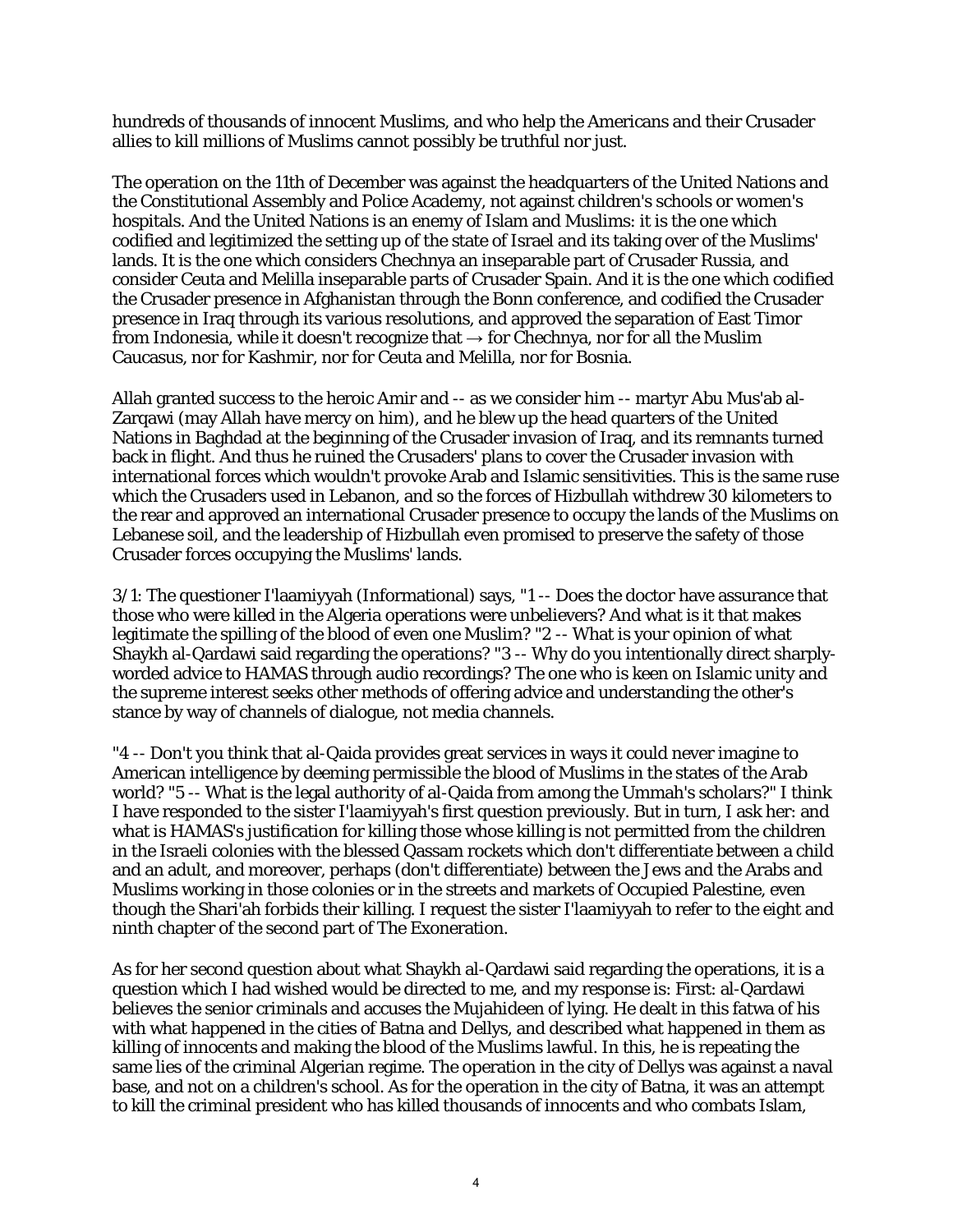prevents the rules of the Shari'ah from implementation, is loyal to America and France, and recognizes Israel through his membership of the United Nations and through his approval of the Arab surrender initiative. The martyrdom-seeking brother, when the security personnel discovered him, blew himself up in their midst, and they comprise most of those killed. This is the Mujahideen's version, and I saw a news tape which confirms it, and the Mujahideen as far as we are concerned are more truthful, just, and righteous and sounder in creed than the senior criminals to whom al-Qardawi ingratiates himself and whose lies he promotes.

Second: al-Qardawi disregards the difference between the charter of al-Qaida Organization in the Countries of the Islamic Maghreb and the Algerian secular constitution. And here I quote parts of the charter of al-Qaida Organization in the Countries of the Islamic Maghreb, in order to clarify the extent of the clarity of their methodology and creed and the extent of the injustice of those who accuse them of delinquency, extremism and following of the Kharijites. In this charter, we read, in regard to the purpose for which the organization was set up: - "So that the religion be for Allah in its entirety, and that Allah's word be supreme."

- "Our creed is the creed of the pious predecessors from the noble Companions, their followers, and those who followed them, and foremost among the predecessors is the Messenger of Guidance, Muhammad (peace and blessings of Allah be upon him)."

- "It is the obligation of every Muslim and Muslimah to judge by the Book and established Sunnah in all issues of doctrine, law and morals, and not to reject anything of that or interpret it."

- "We do not label a Muslim as an unbeliever because of any sin, large or small, as long as he doesn't deem it lawful, and the blood of the Muslims and their wealth is inviolable due to Islam."

- "We seek refuge in Allah from the stance and ideology of the Kharijites, those who deemed the Muslims to be unbelievers and deemed their blood and wealth to be Halal without right. And these Kharijite renegades have been concurred with by the Takfir and Hijrah Group who deem the Muslims -- in whole and in part -- to be unbelievers. These have gone astray from the path."

- "The fundamental rule concerning our Muslim Ummah is that the Muslim is inviolable in his blood, wealth and honor where he is found, unless he commits that which dictates that his blood and wealth be made permissible."

- "The Salafist Mujahideen are part of the Muslim people and their brothers in religion."

- "Those who attack the people and its elderly men, its women and its children are the Tawaagheet (Taghuts -- idol-kings) and the secret intelligence agencies, in order to distort the image of the Mujahideen and cast doubt on the Jihad. And they were joined in this corruption by those misguided ones from the Takfir and Hijrah group who emulate the Kharijite renegades. We, the Mujahideen, declare to Allah the Most High our innocence of this corruption."

- "We believe in praying behind the people of Bid'ah (innovation in religion) and immorality if that (i.e., congregational prayer) is only possible behind them."

- And they believe that they are "an interim means which aims in the end to set up the group of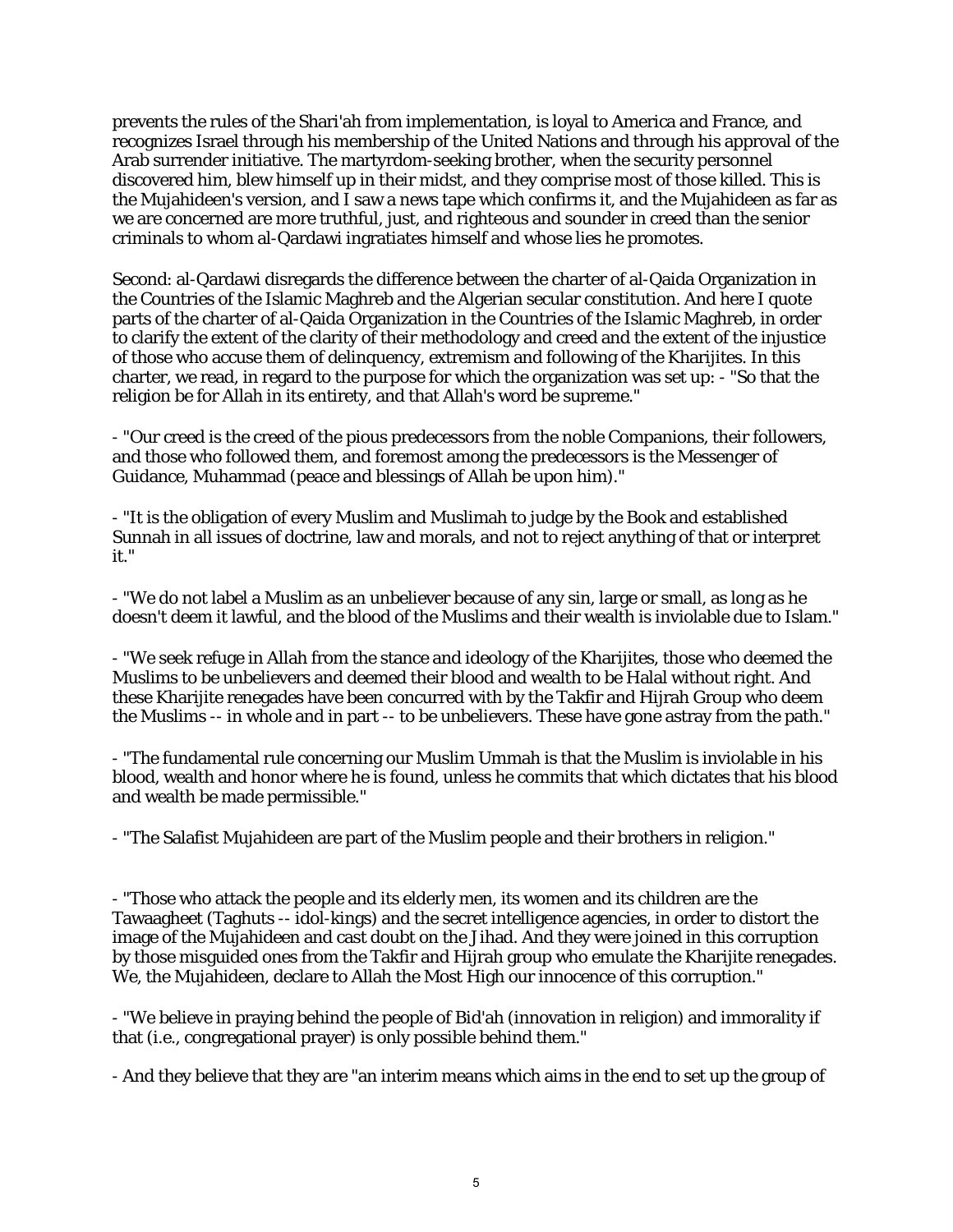Muslims -- the rightly-guided Caliphate -- and considers it to be a sacred goal which all Muslims must be eager for and must strive to achieve according to ability."

And with that it becomes apparent the extent of al-Qardawi's injustice in his fatwa when he describes al-Qaida Organization in the Countries of the Islamic Maghreb thus: "How do those who spill the blood of their people claim that they are Islamists? And from where do they derive their dark ideas which deem permissible the wholesale slaughter of the people?" And thus: "They have no role model except for the Kharijites, who deemed permissible the blood and wealth of all Muslims other than themselves."

Third: al-Qardawi's endorsements are not reliable. Isn't he the one who said about Hosni Mubarak and his government in the al-Azhar declaration which he signed in 1989, "We believe in the Iman (faith) of those in charge in Egypt, and that they don't reject any of Allah's rulings, nor deny any principle of Islam, and that they work for the Islamic Da'wah (call) to reach its utmost in terms of achievement and implementation, but awaiting the appropriate time is what calls for delaying."

And ever since the day this declaration was published 19 years ago, he continues to wait, and he waited before it for decades. And the appropriate circumstances have yet to reach his rulers, whose faith he believes in, and who he believes don't reject any of Allah's rulings, nor deny any principle of Islam, and work for the Islamic Da'wah to reach its utmost. Where? In the peace accord and normalization with Israel? Or in the hotels of the Israel prostitution trade in the Sinai? Or in the blockade of the Palestinians in Gaza? Or in the military courts which kill and repress the Muslims? Or in the abattoirs of State Security? Or in the American bases in Egypt, from which t he Crusader forces set out -- and still set out -- to kill the Muslims and destroy their countries in Afghanistan and Iraq? Or in the vulgar media? Or in the immoral Culture Ministry? Or in the secular constitution and laws? Or in the class of corrupt plunderers led by Hosni Mubarak and his son? Fourth: al-Qardawi helps the Crusaders against the Muslims, and has neither apologized for nor gone back on his error in the fatwa of helping the Americans against the Muslims, which he signed along with Tariq al-Bashri, Haytham al-Khayat, Muhammad Salim al-'Awa and Fahmi Huwaidi and whose text included the following: "The question deals with an extremely complicated case and very sensitive situation facing our brothers, the Muslim military personnel in the American army and in other armies which they might be placed in under similar circumstances." That is, this fatwa isn't suitable only for their brothers the military personnel in the American army, but in fact, is also suitable for their brothers in the French and English army, and moreover, the Israeli army and other armies.

The fatwa continues, "But the source of the difficulty and unease which befalls the Muslim military personnel in fighting other Muslims is that it is difficult -- or impossible -- to differentiate in fighting between the true criminals being targeted by it and the innocents who have no part in what happened, and that the authentic Prophetic Hadeeth says, 'If two Muslim face each other with their swords, and one of them kills his companion, the killer and the killed are in the Fire.' It was said, 'This is for the killer, but why the killed?' (He replied), 'He wanted to kill his companion' (narrated by al-Bukhari and Muslim).

The reality is that this noble Hadeeth deals with the situation in which the Muslim has control over himself and is able to get up and fight and is able to refrain from (fighting), and it doesn't deal with the situation in which the Muslim is a citizen and soldier in a state's regular army, complying with and obedient to the orders given him, because if he did otherwise, his loyalty to his state would be in doubt, in addition to the numerous detriments which would result from that... "As for the difficulty it causes, it is in that the fighting is indiscriminate. Thus, it is the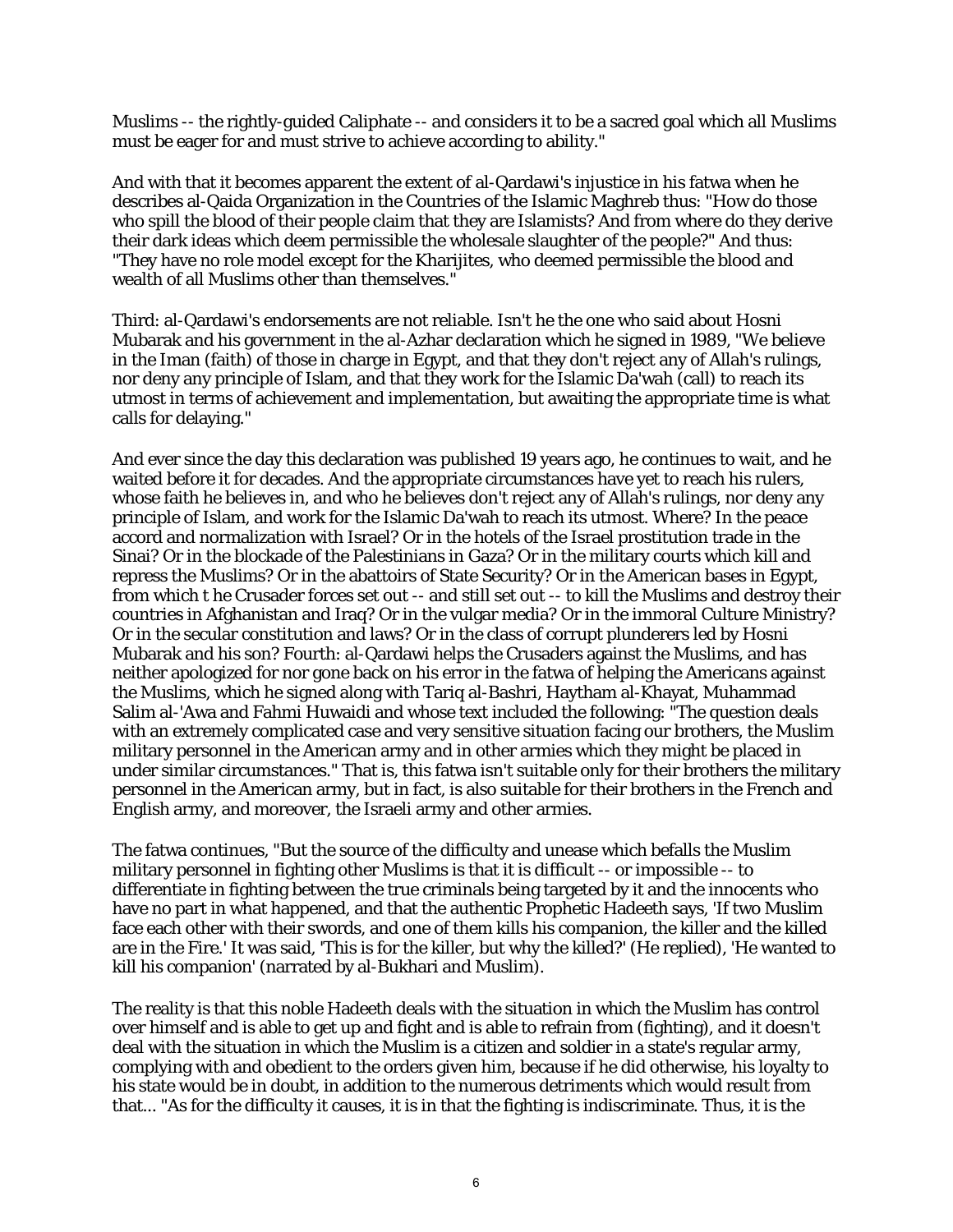obligation of the Muslim to intend to contribute to this fighting, and that he achieve truth and erase falsehood, and that his work aims at the prevention of aggression against the innocents or reaching its perpetrators in order to bring them to justice."

What is this justice to which the American soldier will bring other Muslims? It is the American justice which the Quran described in its statement, "Is it the judgment of the days of Ignorance which they seek? And who is better than Allah as a judge for a people who have faith?" (5:50) And also, why didn't al-Qardawi and his companions request the Muslims to fight the senior criminals of the Americans in order to bring them to the justice of the Islamic Shari'ah to make them account for their crimes against the Muslims for decades? The fatwa continues, "And if the Muslim military personnel in the American army are able to request to serve temporarily during these imminent battles in the rear ranks to work in the area of rations and the like -- as mentioned in the question -- without that causing for them and other American Muslims any difficulty or detriment, then there is no problem in them making this request. However, if this request will cause detriment or difficulty in the form of doubts about their loyalty, or exposes to them to suspicion or false accusations, or harms their employment prospects, or casts doubt on their patriotism, or something similar, then this request is not permissible." That is, that the mere suspicion of harming employment prospects -- like a delay in promotion, for example - prevents the Muslim from requesting to serve in the rear ranks, and he must fight and kill his Muslim brothers and kill them, to protect his employment prospects! The American fatwa conti nues, "The conclusion is there is no problem -- Allah willing -- in Muslim military personnel taking part in fighting during the expected battles against those who are thought to practice terrorism or shelter those who practice it and provide them with the opportunity to train and set out from their countries." That is, al-Qardawi and his companions don't just permit fighting against the Muslims who practice what they claim is terrorism according to their American school of thought, but also against those who are thought to practice that, or are thought to help them in that.

"Monstrous is the word that comes out of their mouths. They speak naught but a lie." (18:5) Had this fatwa come out in a Muslim state or an unbelieving state which respects itself, it would have taken its signers to court on the charge of grand treason. Allah suffices us and He is the best of protectors. How right was al-Mutanabi when he said: And beside the Romans there are Romans behind your back So to which of your two sides will you turn? Fifth: al-Qardawi's stance towards Palestine is doubtful. Al-Qardawi's web site quotes him as making the following statements in the fifth conference of the al-Quds Foundation in March of 2007 in Algeria: "The 'Allamah Dr. Yusuf al-Qardawi, president of al-Quds Foundation International, addressed a message to the Arab leaders participating in the Riyadh summit in which he urged them not to take any step toward normalization of relations with Israel as long as it doesn't withdraw from the occupied territories and allow the establishment of a Palestinian state.

"Shaykh al-Qardawi, in response to a question at a press conference regarding whether he had a message for the summit, said, 'There are (various) orientations at the summit: some people (Arab states) normalized with Israel, others reject the idea...we won't normalize, and we won't accept normalization as long as the occupation continues.'

"He continued, 'We will accept normalization with Israel only if a true Palestinian state is set up which owns its sky and borders and the right to defend itself. In this situation alone we might think about recognizing Israel if there is a need for that.'

"Al-Qardawi added that 'al-Quds foundation doesn't interfere in what the Arab leaders decide,' but at the same time, he stressed his rejection of normalization with the Israelis before Israel's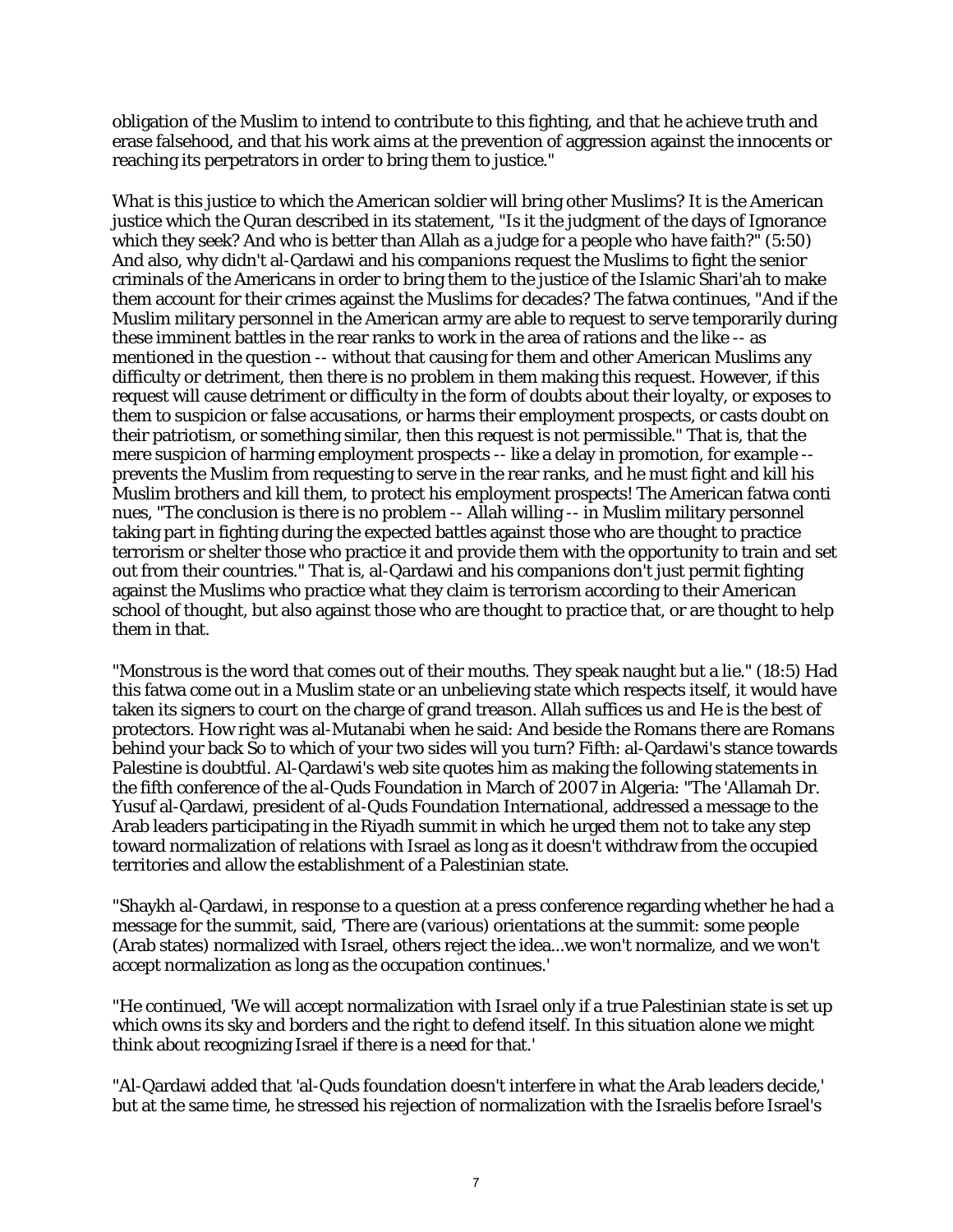withdrawal from the occupied territories and the setting up of the Palestinian state."

These dangerous statements show that al-Qardawi has no objections to recognizing Israel -- and even normalization with it -- if what is called the Palestinian state is set up on the remaining scraps of Palestine.

I warn my brothers the Muslims in Palestine and outside it from an orientation spreading amongst the leaderships of a well-known Islamic group and among political leaderships affiliated with Islamic activism in Palestine, (an orientation) which calls for setting up a Palestinian state on the parts of Palestine which were occupied after 1967 and forgetting the parts of Palestine which were stolen before that. The mask fell away from this orientation in the Makkah accord which gave up four-fifths of Palestine, and al-Qardawi -- as is clear from his words -- supports this orientation.

Thus, the Muslim Ummah in Palestine and everywhere must be extremely wary of that orientation and confront it with strength and resolve.

As for her second question regarding the criticism of HAMAS, I would like to bring three things to the attention of the noble sister: The first is that I took a gradual approach with HAMAS, from support to repeated advice to warning to general criticism, but when they signed the Makkah accord, frank criticism was a must. I took a gradual approach with them, but they didn't heed the opinion of their brothers and continued in what they had plunged into, from their entering the elections in compliance with the secular constitutions to their abandonment of their brothers in Chechnya and finishing up with their abandonment of four-fifths of Palestine in Makkah.

The second is that I always differentiated in my messages between the political leaders of HAMAS and the Mujahideen of HAMAS and the rest of the Mujahideen in Palestine. I criticized the leaders of HAMAS and will continue to criticize them as long as they adhere to the secular Palestinian constitution and as long as they don't declare their abandonment of the Makkah accord. As for the Mujahideen of HAMAS and the rest of the Mujahideen in Palestine, I supported them and continue to support them, and I call on the Ummah to aid them, especially the tribes of the Sinai.

Some criticized me as acting aimlessly, one time offering my condolences to the Ummah on HAMAS and another time requesting support for it, but this is not fair, for my words are clear, public and on tape. I offered my condolences to the Ummah -- and continue to offer my condolences to it -- on the political leadership of HAMAS, and I requested the Ummah -- and continue to request it -- to aid all the Mujahideen in Palestine, including the Mujahideen of HAMAS.

Third: if the noble sister thinks that my method isn't proper, this doesn't excuse her from the responsibility of declaring the truth clearly and through the method which she deems to be proper, and criticizing the leadership of HAMAS in its observing of the secular constitution and in its abandonment of the Muslims in Chechnya and its giving up four-fifths of Palestine in Makkah.

As for sister I'laamiyyah's statement that al-Qaida provides great services in ways it could never imagine to American intelligence by deeming permissible the blood of Muslims in the states of the Arab world, I believe that the one who provides great services to the Americans is the one who permits the Muslims in the American army to kill the Muslims in Afghanistan and destroy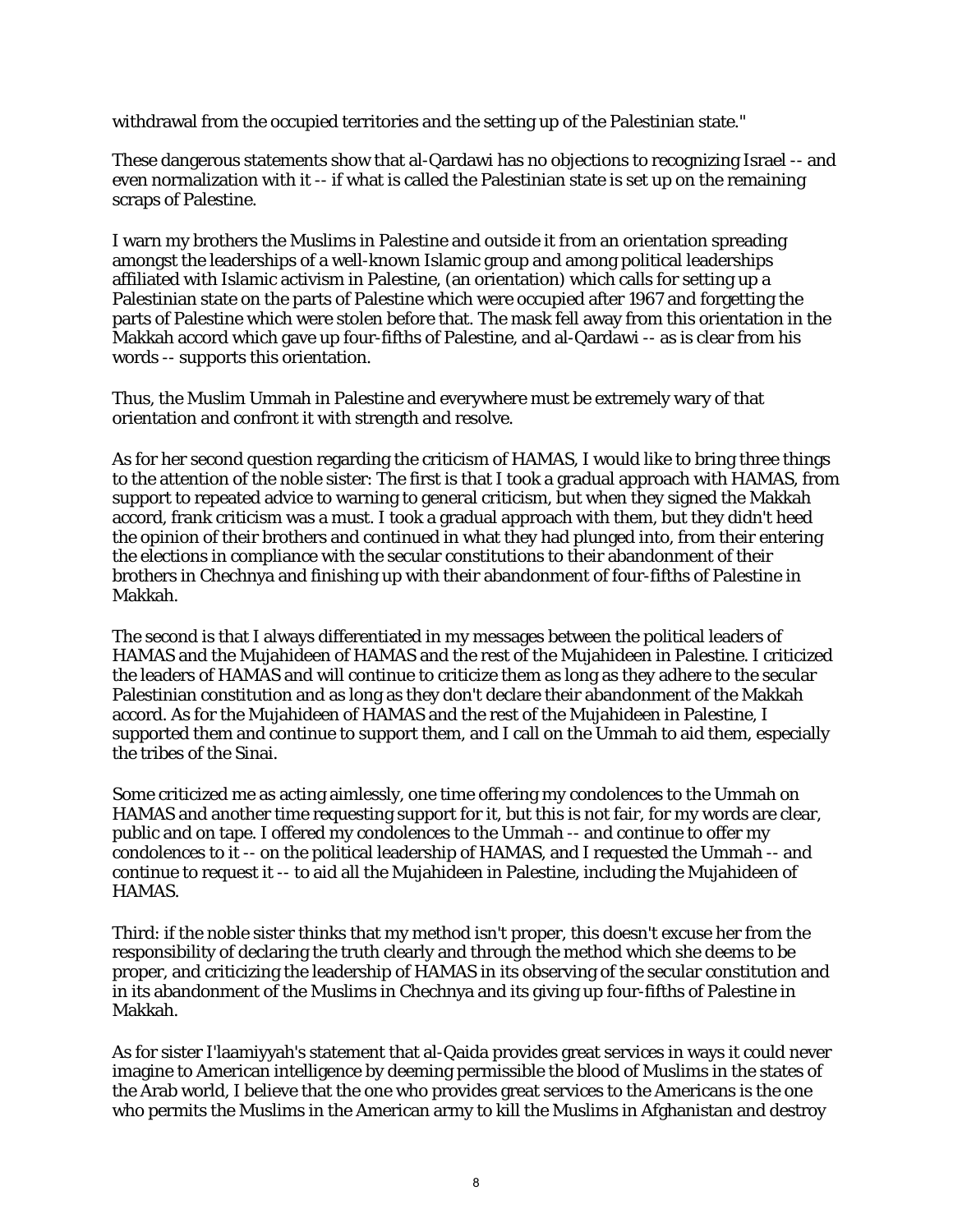(Afghanistan) out of concern for their employment prospects, and the one who doesn't forbid recognition of Israel and normalization with it if what he calls the Palestinian state is set up. As for her question regarding the legal authority of al-Qaida from the scholars of the Muslim Ummah, I request her to read the third chapter of the second part of The Exoneration.

4/1: The questioner Nuh says, "My question to the doctor: what is the juristic basis which al-Zawahiri relies upon in killing the Muslims in Algeria and elsewhere on one hand, and calling HAMAS sinful and (addressing to them) biting critiques which went to the extent of accusing them of polytheism on the other hand? My other question is: where is the Jihadi action against the usurping Jews in Palestine? I responded earlier to brother Nuh's question about the killing of Muslims.

As for his question concerning my critiques of HAMAS, I would like to clarify several things: First: I didn't utter words accusing HAMAS of being sinful or being unbelievers.

Second: I began with HAMAS with support, then advice, then warning, then criticism of its leaders --not its Mujahideen -- when the political leaders signed the Makkah accord.

Third: if we were to suppose that my method was bad, isn't it the duty of brother Nuh to confront HAMAS's abandonment of the right of the Shari'ah to rule and the Makkah accord with a nice -- yet strong and clear -- method? As for brother Nuh's question about operations in Palestine, I answered it previously.

The second group of questions, which deal fundamentally with Iran: 1/2: The questioner Muhammad Sameer says, "I don't believe that my questions will reach or be answered, but I will pose them.

"1 -- Why did you alter the book of the Shaykh Doctor Fadl (Sayyid Imam al-Shareef) and claim that it was written by your legal committee? What are your legal justifications for forging a book whose author didn't permit you to meddle with it? And what is your response to the accusations directed at you, especially what was said by Doctor Fadl about you being an agent of Sudanese intelligence and carrying out operations in Egypt for it in exchange for a material reward of \$100,000? "2 -- Why haven't we heard you attack Iran in the same way that you attack other states of the East and West, whether Muslim or unbelieving, with the exception of Iran? While you know that Iran has committed crimes which make it deserving of being mentioned and attacked in numerous recordings, and this is what"3 -- Why did you call the martyr Dr. Abdullah Azzam an unbeliever and refuse to pray behind him in Peshawar? This is what the wife of the martyr Azzam said in an interview with her with a Turkish paper: that you refused to pray behind him and incited the Muslims against him. And what is the extent of the correctness of what has been said regarding you having a hand in his assassination? "4 -- Don't you agree with me that the frequency of your appearances on the satellite channels confirms what Doctor Fadl said about you: that you are no more than an sonic phenomenon who loves to show off and be famous, or so the doctor claimed? "Thank you for your open mindedness, if it is indeed the case."

My response to Muhammad Sameer is: 1 -- In regard to the first question regarding the book al-Jaami' (fee Talb al-'Ilm ash-Sharif), it is an old subject, and we in al-Jihad Group sufficed with clarifying it in a memo we distributed to our brothers in the Mujahid Islamic groups, and we sought Allah's reward for the insults and injustices we suffered because of it. And I wouldn't have dealt with this subject (here), were it not for two things: the first is that I had promised to respond to the questions posed to me, and the second is that the brother Muhammad Sameer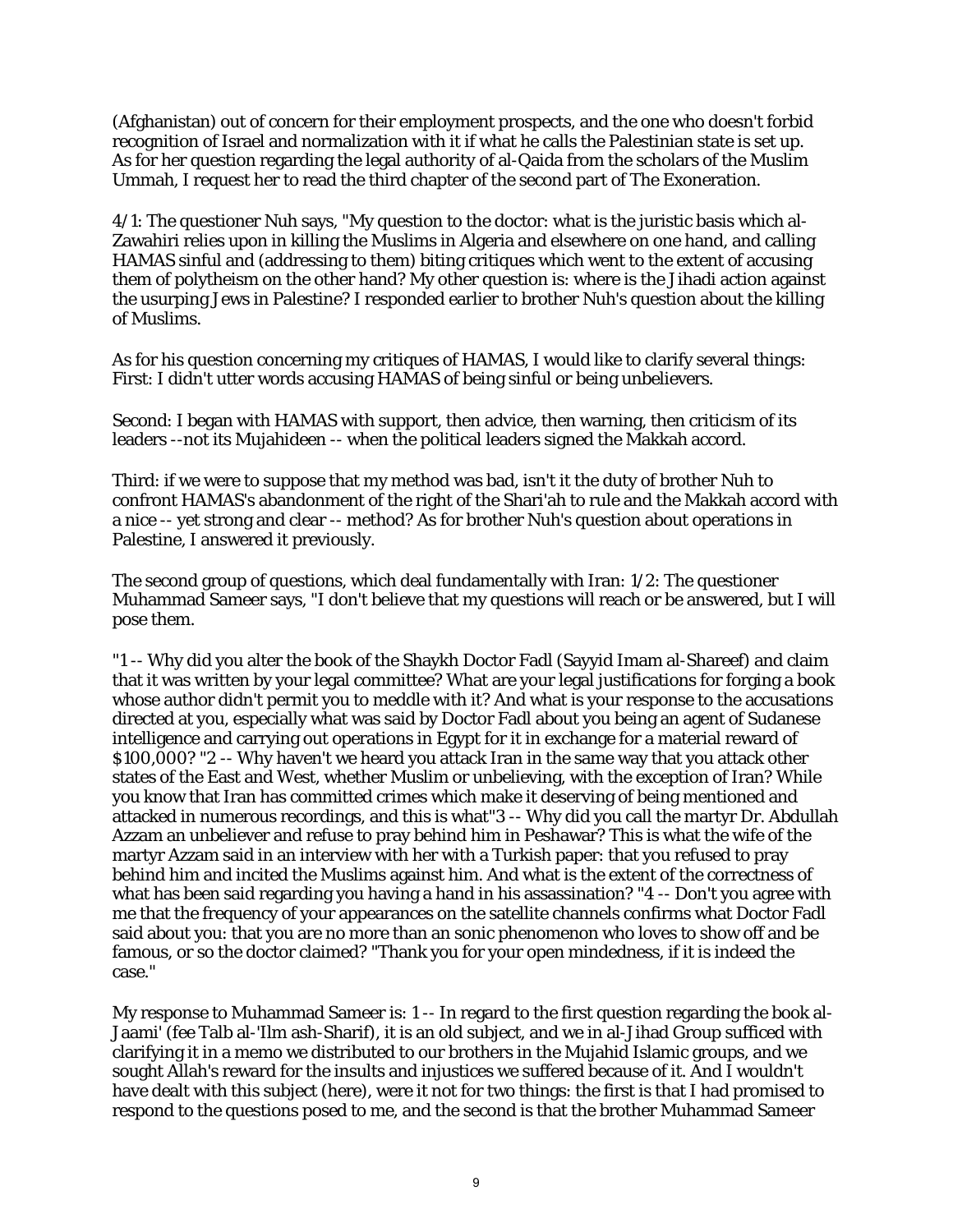thought that his questions will not be responded to. I ask Allah that this be the last time I deal with this subject.

I say, and guidance is from Allah: the issue of the dispute concerning the al-Jaami' book comprises two problems: one of them is minor, and we don't care about it, nor about the dispute surrounding, and the other is major, and it is the duty of every honest Muslim jealous for his religion to confront it.

As for the minor problem which we don't care about, it concerns to whom belongs the rights to publish, review and release the al-Jaami' book. To summarize, this book was written as a collective effort of al-Jihad Group. The group spent on it the funds of the Jihad, and provided to its author an office, a library, a scribe, materials and funds on the understanding that he would produce a book supporting the Jihad and repelling from it misconceptions, and that it, as a collective effort of al-Jihad Group, would be reviewed and approved by the group. These are the rules which the author practiced when he was Amir of the group, and so we applied them to him. But had the group known that (the book) would comprise any of the errors to some of which I will refer, it wouldn't have spent even one millieme on it, nor freed up even a minute of its time for it, and the proof of that is that when we discovered during our stay in Peshawar - coincidentally and without the author wanting that -- that he had declared the Muslim Brothers (Brotherhood) group to be unbelieving in the early drafts of the book, we objected strongly to him, and told him that this is something unacceptable, because that is an legally undisciplined opinion, in addition to the troubles it would stir up.

This is the minor problem which we don't care about and which the author of the "document of guidance" exaggerates and considers to be a huge tragedy while disregarding and closing his eyes to the major errors in the book. And we sought Allah's reward for the money and efforts we wasted on it and the curses and insults we suffered for it. And we left the al-Jaami' book to him to print it however he wished and give its profits to whomever he wished.

As for the major problem in the book which we were deceived about and which we only discovered after the author finished writing, handed over his final copy and departed the Sudan, it is that the book contains a number of dangerous errors, among which is, for example: - That he considers that all who were killed or imprisoned in fighting the apostate governments before the Da'wah (call) and formation of supporters to have neither righteousness nor piety: i.e., that we must produce a book in our name in which we curse our Mujahid brothers, the captives and martyrdom-seekers.

- That he considers that Jihad against some of the scholars of the Islamic groups is more appropriate than Jihad against their rulers, and he referred to an incident between him and Shaykh Abdullah Azzam (may Allah have mercy on him) and described him in an extremely ugly fashion. And what is worse is that he repeated this talk with the addition of further bad descriptions in the "document of guidance," and I pointed that out in The Exoneration in the sixteenth note in the first part and in the seventeenth chapter of the second part.

- That the author considers that those who don't declare the Taghuts' aides to be unbelievers one by one is himself an unbeliever, even if he be from the Mujahideen fighting those Taghuts.

- That the author considers that the Egyptian Islamic Group is from the extremist Murji'ah, and he described Dr. Umar Abd al-Rahman (may Allah free him) with inappropriate terms.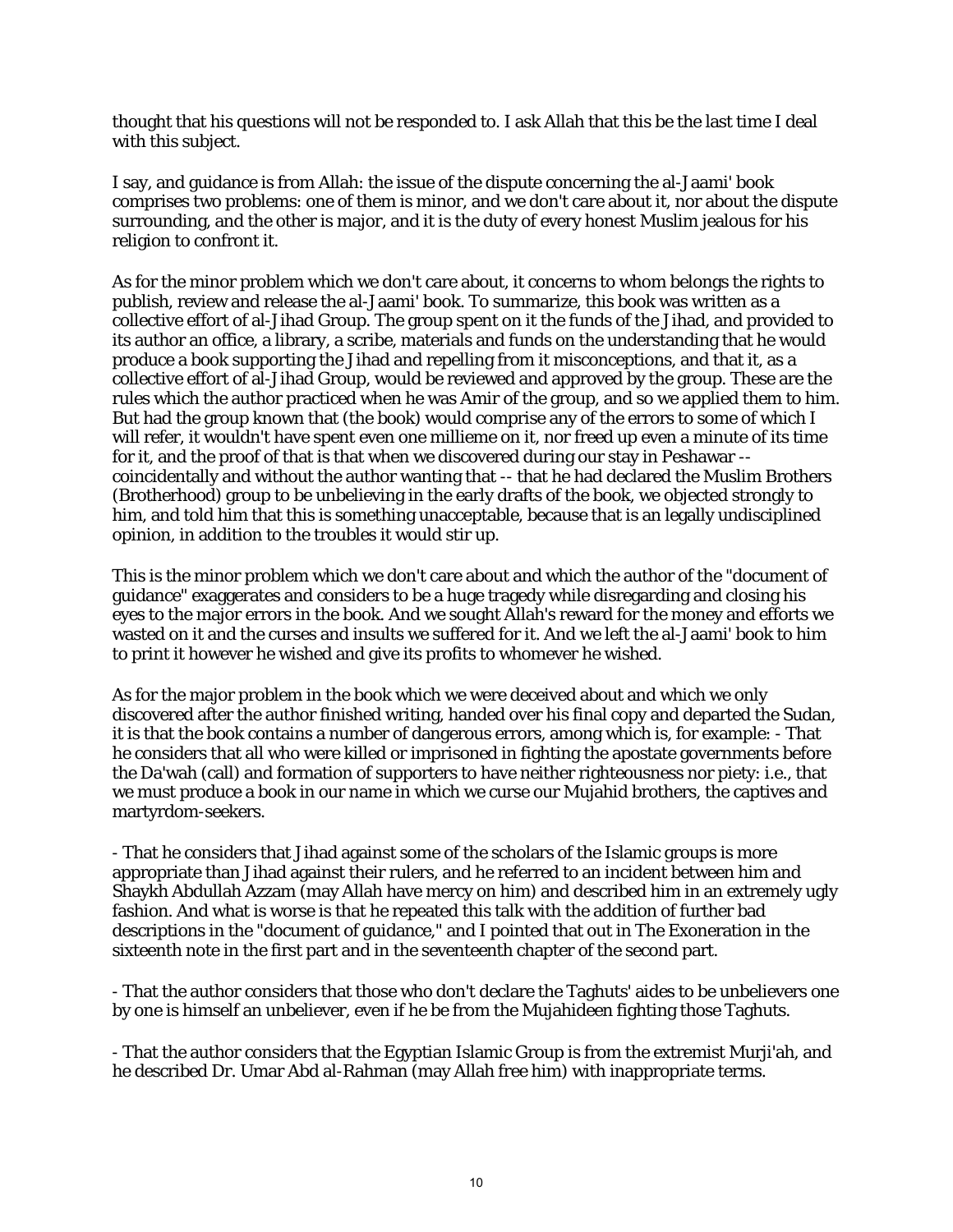- And that the author considers that everyone who participates in the elections is an infidel, and is not excused by misinterpretation.

So we discovered the extent of the deception with which the writer of the "document of guidance" had deceived us, and so we left the al-Jaami' book to him and released a new book in which we cleansed the al-Jaami' book of those errors, and we placed the name of al-Jihad Group on it and approved it after reviewing it. And books of Tahdheeb (rectification, refinement, and revision) are well known in the history of knowledge, like Tahdheeb al-Kamaal, Tahdheeb al-Tahdheeb and Minhaj al-Qaasideen.

And we placed on it the name "'Abd al-Qadir bin 'Abd al-'Aziz," which is a symbolic name of al-Jihad Group and not the real name of the author of the "document of guidance," to the extent that many of the brothers imagined that it was a symbolic name of mine! Thus, I say to brother Muhammad Sameer : we neither forged anything nor meddled with anything, but rather, we applied to the author of the "document of guidance" the established rules of al-Jihad group which he used to apply to others, and we released another, revised book, and left to him his original book.

So it is incumbent upon the brother Muhammad Sameer and everyone possessing jealousy for the Jihad and Mujahideen to refrain from occupying himself with the problem of to whom belongs the right to review and publish the book, and (instead) must confront these errors to which I referred.

The author of the "document of guidance" attempted to practice wi th us the same method he used with us in the letter Butlaan Wilayat al-Dareer (Invalidity of the Blind Man's Rule), which he wrote despite my objection to its manner of approach, and on which he didn't place his name, in order to escape criticism. And immediately after I became Amir of al-Jihad Group, I stopped the publication and distribution of that letter, and I offered my apology to the brothers of the Islamic Group through His Eminence Shaykh Rifaa'i Taha (may Allah free him), and they -- with our thanks -- accepted this stance. (And all that was) out of my concern for uniting the Mujahideen and lifting from them injustice, as the author had claimed that the ordeals, arrests and torture being suffered by the Islamic Group were because of their deviation from the Shari'ah's ruling.

As for the claim of the author of the "document of guidance" that I was an agent, it is a lie and false, and my reply to him is that if he is accusing me of being an agent, then he is also accusing himself, as he was my Amir and partner, and he for years -- until he left the Sudan -- was eating from the funds of al-Jihad Group which he claims was collected in various ways including treachery and mercenary work, so why did he collude by keeping silent about those funds while he was eating from them. Why didn't he speak up all those long years? Why did his conscience only wake up in the State Security Investigation Department?  $\hat{z}$  -- As for the question concerning Iran, I ask the brother to refer to my latest conversation with as-Sahab Foundation entitled "A Review of Events."

3 -- As for the third question about my declaring Shaykh Abdullah Azzam an unbeliever and that I wouldn't pray behind him, it is a statement which is the complete opposite of the truth, and I remind the virtuous sister Umm Muhammad (may Allah protect her) that my wife, the martyr - as we see her -- Umm Muhammad (may Allah have mercy on her) used to go with my permission to attend her lessons and meetings.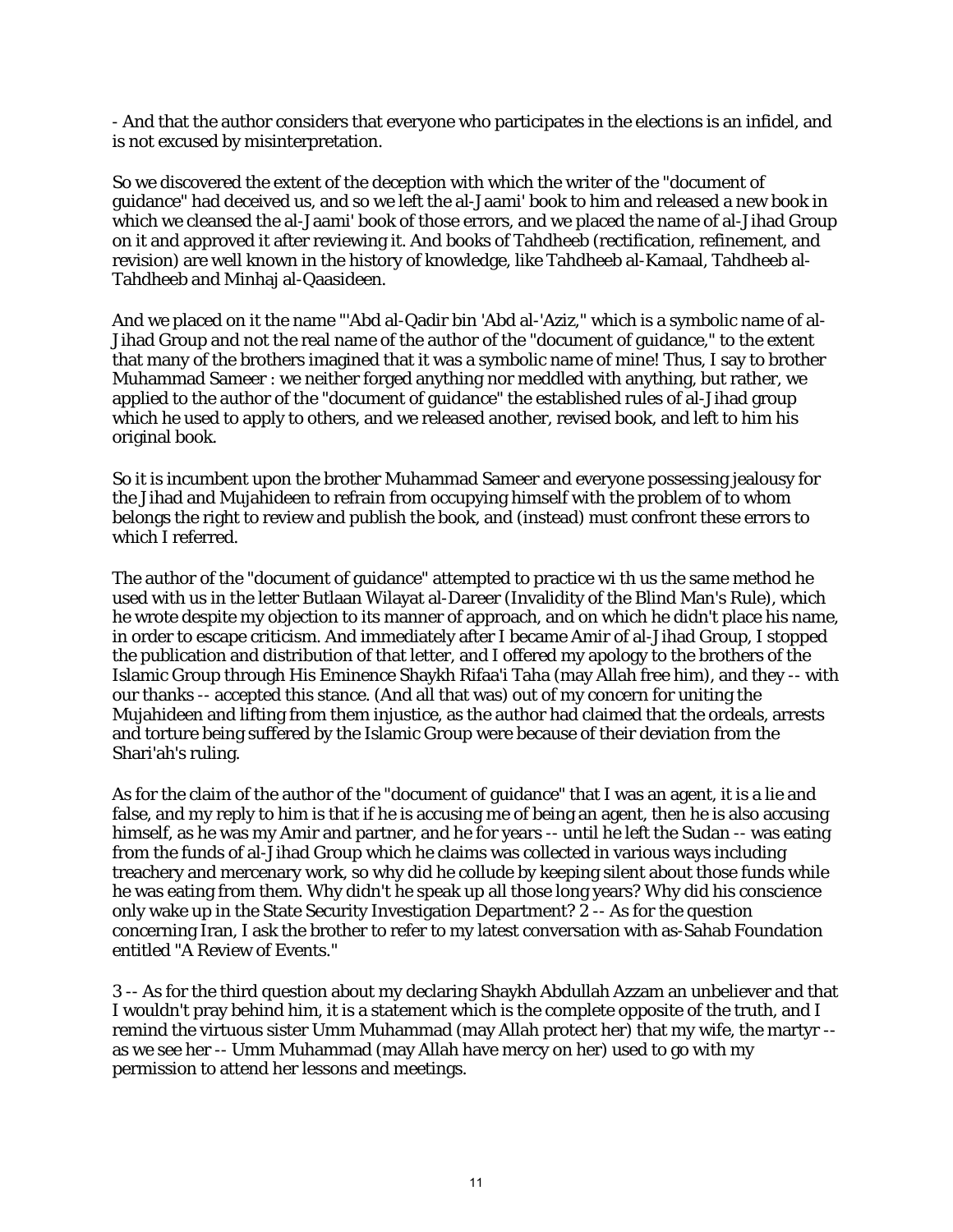4 -- As for his question about my being a sonic phenomenon, I tell the noble brother: leave my intention alone, because only Allah knows it, and look at my words, and if you find in them goodness, then follow it, and if you find in it something else, then explain it and advise me. I hope that brother Muhammad Sameer has found me to be open minded, and I in turn ask him to be open minded to some pieces of advise I advise him with: first, that he not interfere in people's intentions, because only Allah knows them, and second, that he occupy himself with lofty matters and abandon gossip, and third, that he read the letter The Exoneration. And may Allah guide him and us and the Muslims to what He loves and pleases him.

2/2: The questioner Ayman says: "1 -- Is what some of the hired media stations repeat about the presence of a relationship between al-Qaida and Iran of the Magians true? And if it is true, what are the excuses and objectives behind this connection? And does the end justify the means? "2 -- It is repeated -- especially on the al-Arabiyyah channel -- and held up as the biggest evidence of a relationship between al-Qaida and Iran, that the person call Sayf al-'Adl is one of the biggest leaders of al-Qaida Organization and a senior member, and is present in Iran and directs operations and gives instructions from within Iran, according to the claim of the secularist, hireling al-Arabiyyah channel. Does Sayf al-'Adl exist? What is his nature? And is he really present in Iran, and of his own accord? "3 -- What is your frank opinion of the organizations which are called patriotic and those which are called Islamic and are present at this time in the Holy Land, especially in Gaza? And what is the reason for giving every opinion, or what is the argument for that? Is your opinion based on the facts on the ground through intelligence services of yours present in Gaza, or is it based on the information media of these groups? These groups are (1) Fatah (2) HAMAS (3) Islamic Jihad (4) the Army of Islam (5) The Swords of Truth Brigades (6) The Army of the Ummah.

"4 -- Our great Shaykh: what is your opinion regarding the visit of the person called Khalid Mish'al to Iran and his placing of a wreath of flowers on the grave of the interred Rejectionist Khomeini? What is your opinion of the visits of the leaders of HAMAS to Russia and their kissing of them? And you don't have to be reminded of the Russians' actions in Chechnya and the countries of the Caucasus. Is there any reason in all of existence which permits them to throw themselves in between two dirty, unclean laps: one the lap of Chosroes and Iran of the Magian Rejectionists, and the other the lap of Communist Russia and its murderous Czars?" My reply to brother Ayman's first question about Iran is that he refer to my conversation with as-Sahab entitled "A Review of Events."

As for his question about the location of Sayf al-'Adl, it is something I am unable to tell him. As for his question about the six organizations he mentioned, I respond to it by stressing that we invite all people to Islam, and we invite the Muslims and their organizations to unite around the word of Tawhid (Islamic monotheism -- i.e., there is no god but Allah), and from the requirements of this word is that they work to help Islam by ruling by his Shari'ah and not making it equal to any other rule, and that they confront the invaders usurping the homelands of the Muslims and neither recognize nor respect any obligation or agreement which gives up even a hand span of them, and that they work to dethrone and remove the corrupt, corrupting, hireling rulers who dominate their homelands.

As for his question about the visit of Khalid Mish'al to Iran, I don't have the necessary information in order to talk about it, but I clarified my stance towards Iran and Hizbullah in my latest conversation with as-Sahab. As for his stance towards Chechnya, I criticized it previously.

3/2: The questioner Taalib al-Du'aa (Requester of Prayer) says: "1 -- What is your stance towards the Shi'ite laity in Afghanistan, Pakistan, Iran, Azerbaijan and the Gulf states, especially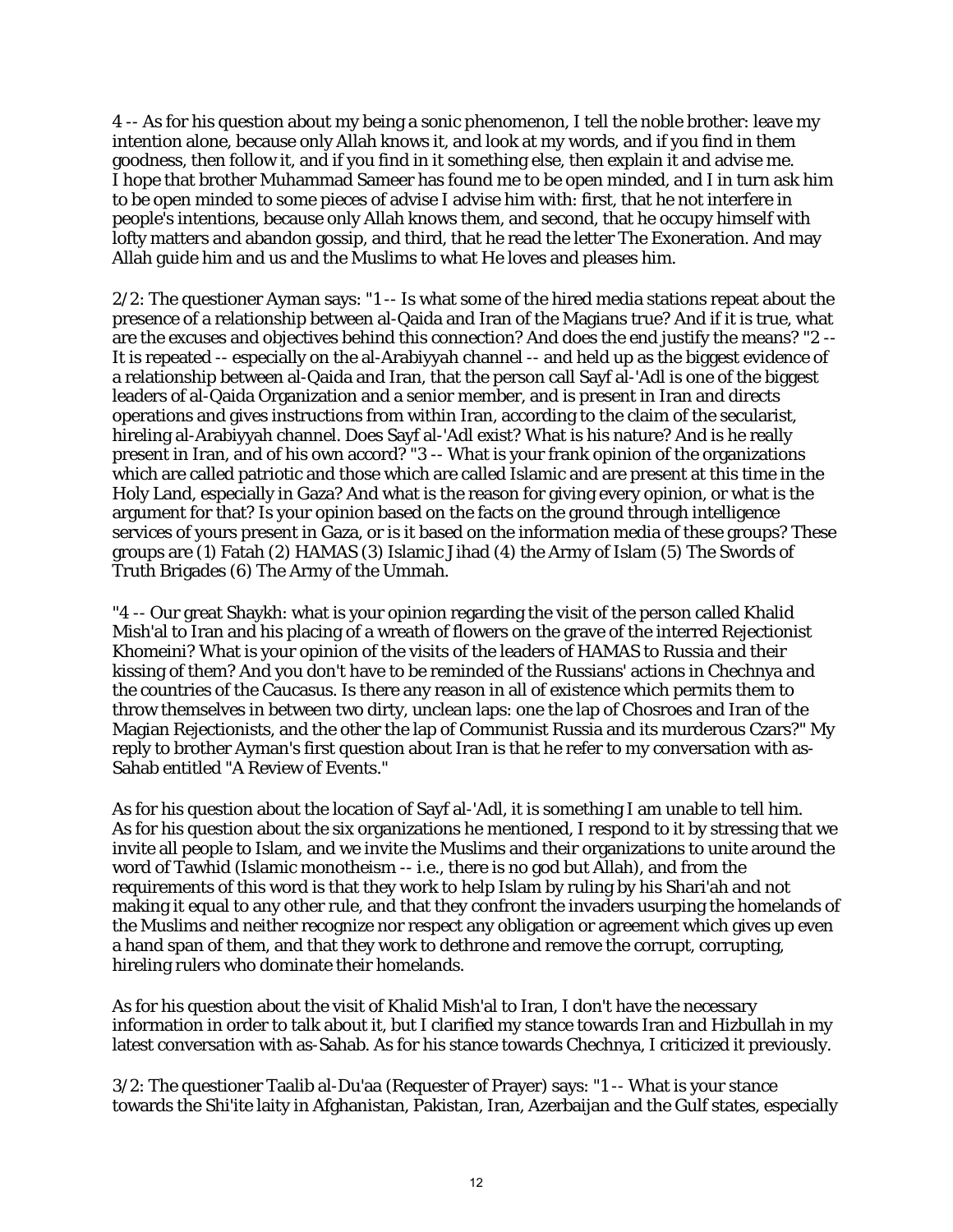those who have not joined in projects which harm the Ummah in general and the Mujahideen of the people of the Sunnah in particular? "2 -- What is your view of the position of our brothers in the Ansar al-Islam group (formerly Ansar al-Sunnah) in Iraq that Bay'ah (the pledge of allegiance) should be to the Islamicly legitimate group with the oldest and firmest foothold in the country and to whose Islamic legitimacy the scholars have bore witness to -- and they mean their group -- and that the latter is the one which pledges allegiance to the former and not the other way around? Is there any clarification you would like to direct to them, especially since you requested them in your latest speech to pledge allegiance to our brothers in the Islamic State of Iraq?" My response to the first question of Taalib al-Du'aa is that my stance towards the Shi'ite laity is the stance of the men of knowledge of the people of the Sunnah, which is that they are excused through their ignorance. As for those who participated with their leaders in cooperating with the Crusader and attacking the Muslims, their status in that case is that of the groups refraining from the laws of Islam. As for their laity who haven't participated in aggression against the Muslims, and didn't fight under the standard of the global Crusade, our way with them is invitation and displaying of facts, and clarifying the extent of the crimes committed by their leaders against Islam and Muslims, and how they cooperated with the Crusaders in the occupation of Afghanistan and Iraq, and how they claim to defend the People of the House (of the Prophet) but when they fought each other, they destroyed the two domes of al-Husayn and al-Abbas (with both of whom Allah was pleased), and how they claim that their goal is the liberation of Palestine, but Hassan Nasrullah welcomes the international Crusader forces which occupied Lebanon and came between its people and the Jihad in Palestine, and Rafsanjani states that we don't aim to remove Israel, and Iran is a member of the United Nations with Israel, and the United Nations charter obligates all members to respect the unity and safety of the other members territories and sovereignty.

As for my view of our brothers in Ansar al-Sunnah, it is one of total respect and appreciation, and the summing up of my opinion is what I referred to in my recent message in terms of unity with the Islamic State of Iraq.

The third group of questions, which revolve fundamentally around Egypt: 1/3: Brother Noon bin Nuqtah (N, son of Dot) sent a question from one of his brothers in which he says: "1 -- We want information on the Islamic Army in Iraq and the faction which it follows. Is it possible that some of its members are linked to American intelligence? And what is the nature of the dispute between it and the 'Islamic State of Iraq'? "2 -- In regard to the battles of Fatah al-Islam, we want to know the real reasons for the start of the battles there and a brief evaluation covering - if Your Excellency would be so kind -- these points: (a) the gains (b) the losses (c) the condition of the Mujahideen of Fatah al-Islam (d) how the siege there happened."

Then brother Noon bin Nuqtah asks a question of his own in which he says, "As for my question, I ask you about the way to respond to the retractions of Sayyid Imam. I know well that they aren't retractions aimed at a specific state like Egypt, but rather, target the Jihad and al-Qaida and the two Shaykhs (may Allah protect them). So how can they be rebutted? And what is demanded from the brothers in publicity at this stage? And will your response to these retractions have a negative effect and make the retractions expand from a narrow framework to a wider framework because of the media's following of your communiques and messages? May Allah honor you. So will showing concern over this event have a negative effect, or is it important to respond?" My reply is: I ask brother Noon bin Nuqtah to convey my Salaam and prayer to all at his end and to everyone to who he is able to convey it.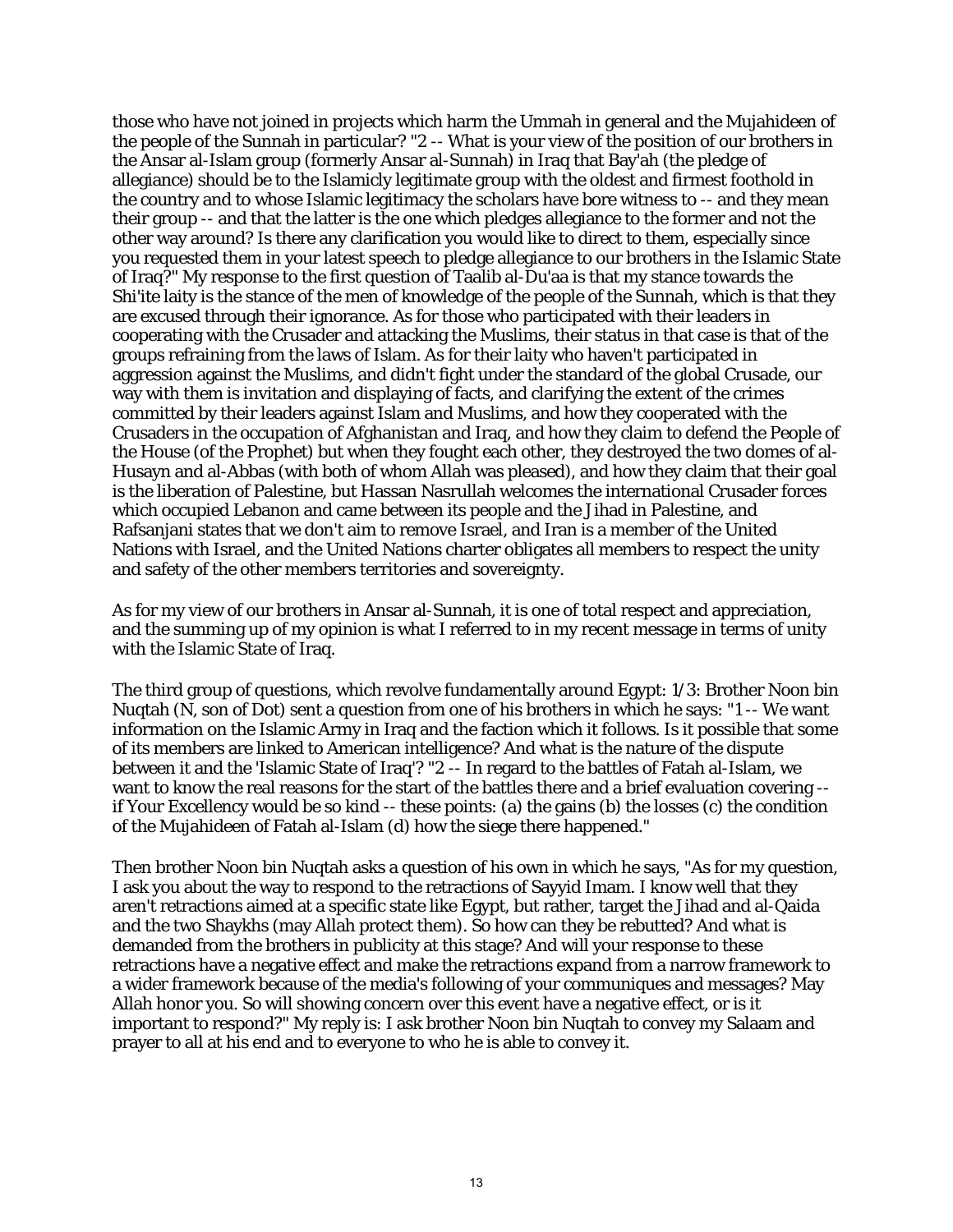As for the Islamic Army and the nature of the dispute between it and the Islamic State of Iraq (may Allah help it), the Commander of the Faithful Abu Umar al-Baghdadi detailed it in his speeches, so refer to them.

As for the battles of Fatah al-Islam, the best source for an answer to that is the latest speech by the virtuous Shaykh Shakir al-'Absi (may Allah protect him), so refer to it. As for my discretionary judgment about responding to the "document of guidance," it was my issuing of the book The Exoneration, so refer to it.

2/3: Al-Batar (The Saber) asks: "Our virtuous Shaykh, I read good things about your brother Shaykh Muhammad al-Zawahiri and his resolve in captivity (may Allah free him). If you could, give us a bit of information about this Mujahid (may Allah free him) lest Jihad media not give him his due, with an introduction to the most famous of the group of 30 which refused the latest revisions and thus were isolated in solitary confinement.

"Another question: what is al-Qaida's position vis-a-vis Egypt, in which the dogs of Mubarak rule tyrannically and which has been misplaced by the defeatist ideology of the Muslim Brothers, and whose youth are eager for sacrifice and the beginning of a new round against the regime?" My brother Muhammad al-Zawahiri was born in the year 1953 CE, and graduated from the College of Engineering in 1974, and was at this time a member of our Jihadi group and was sentenced in absentia to 3 years imprisonment in the Jihad case of 1984, and traveled numerous times to Afghanistan to take part in the Jihad. And through his work in the Islamic Relief organization, he visited a number of countries in the Islamic world and became acquainted with the Muslims' situation in many of their countries. The Saudi government tried to arrest him in or about 1993, but Allah favored him to depart the kingdom safely, and he continued the Jihad, Hijrah and diligent work due to which he was sentenced to death in the case of the returnees from Albania until he was captured in the Emirates, which extradited him at America's orders to Egypt, thus taking part with America in its war on Islam after the events of Nairobi and Dar al-Salaam. And the Egyptian government kept news of his handover a secret for nearly five years, during which he was completely isolated, before they revealed the affair. And when the compromises of the author of the "document of guidance" came to light, he confronted them strongly, and continues to be resolute on the truth -- by Allah's grace -- despite the death sentence passed on him. We ask Allah for us and all the captives of the Muslim a rapid release and resolve on the truth.

As for the group of thirty, I would like to explain that the rejecters of the compromises of the "document of guidance" aren't just thirty, but rather are the majority of those belonging to the Jihad movement and al-Jihad Group in particular as well as many of the brothers of the Salafist movement, and that those who agreed with the author of the "document of guidance" are few in number, and some of them never joined al-Jihad Group for even one day, and some of them long ago split with it, and most of them believe that they are deceiving the government by demonstrating agreement. The group of thirty are those whom the government considers to be the most critical of the personalities in influencing the captive brothers, and thus it isolated them in an attempt to pass the abortive "document of guidance." Among the most famous of the brothers in the group of thirty are Muhammad al-Zawahiri, Ahmad Salaamah, Majdi Kamaal and Ahmad 'Ashuush. We ask Allah to make them steadfast and hasten their release from prison victorious and honorable -- soon, with Allah's permission.

In regard to Egypt, our independent judgement to which we invite the Ummah in Egypt and elsewhere is: the striking of the Jewish Crusader interests wherever they are found to force the invaders to depart the lands of the Muslims and stop backing the corrupt regimes in their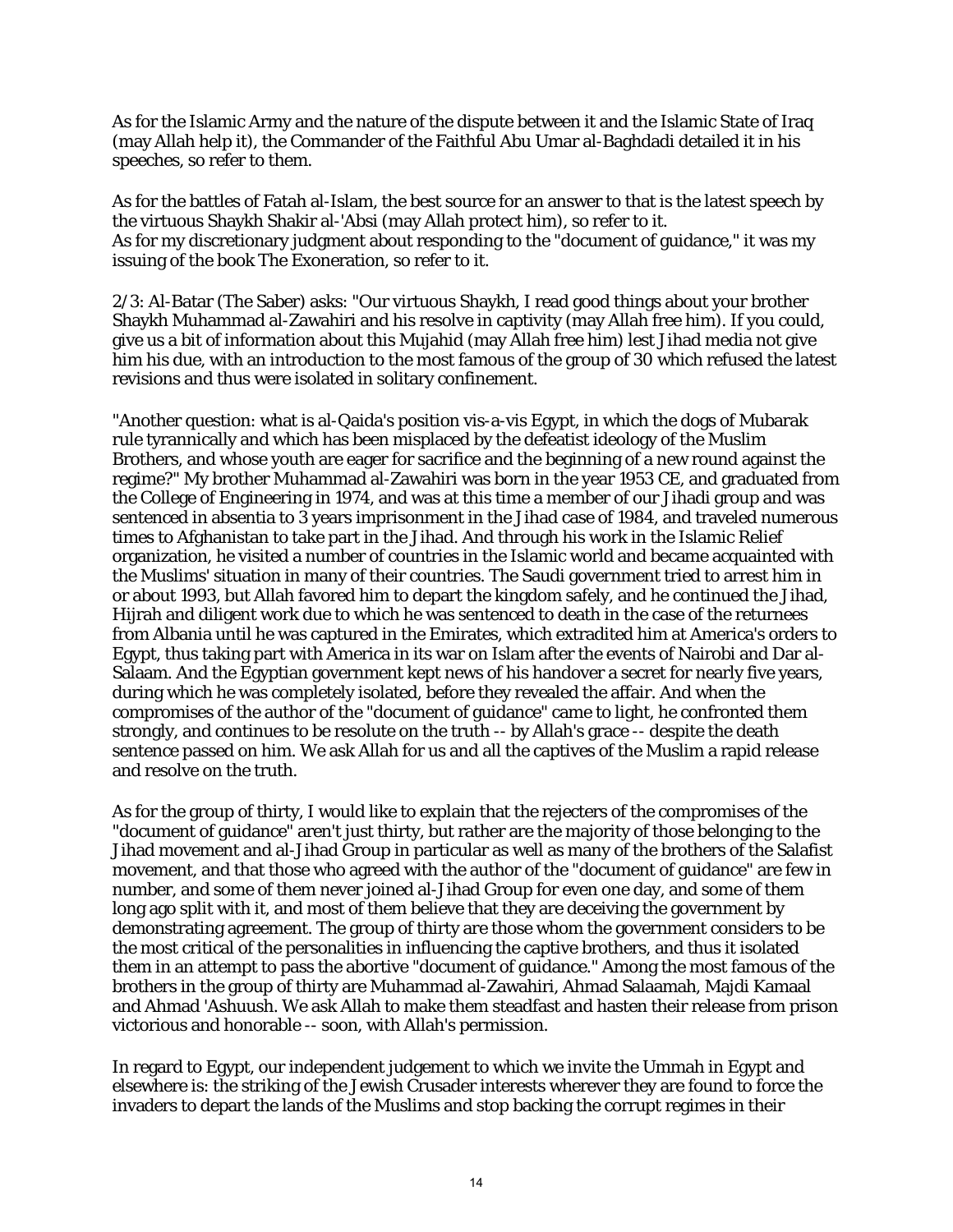countries, and to mobilize the Ummah to confront them, and to lay bare the treasonous governments which defend them, in addition to exhorting the Muslims to diligently strive to rid themselves of the corrupt, corruptive governments which are sitting on their chests. Egypt and the rest of the lands of the Muslims are not out of our sight, but victory comes through patience.

3/3: Ibn Seereen asks: "What is demanded of the Mujahideen sitting in the land of the Quiver (Egypt) in the coming stage? And how can we carry it out in the absence of capabilities and the absence of centers for training and preparation and the absence of sources of funding for Jihadi work?" We ask the Muslims in Egypt and elsewhere to follow in their countries the methods which we mentioned in the previous answer. And whoever isn't able to do that must go forth to the open arenas of Jihad like Somalia, Iraq, Algeria and Afghanistan. And whoever isn't able to do that must back the Mujahideen with financing, opinion, information and invitation in schools, universities, unions and mosques, and by taking care of the families of the Mujahideen's captives and martyrs and specializing in the beneficial legal and practical sciences which are of use to the Jihad and Mujahideen, like the jurisprudence of Jihad, legal policy, communications, electronics, chemistry, topography and otherwise, and by mastering the techniques of Jihadi information media.

4/3: Abu Talhah al-Ghareeb (Abu Talhah the Stranger) asks, "The first question: is there any possibility of departing Egypt for Iraq and Afghanistan? "The second question: what is the ruling regarding going out for Jihad in the following situations? Is it an individual obligation? Or a collective one? Or impermissible? a) The one who wants to go out but is certain that his relatives and Shaykhs will be arrested because of his going out.

b) The one who wants to go out but doesn't find the necessary funds to leave for his wife and ch ildren.

"The third question: we want to know your stance towards what is called the Salafist call in Egypt and the Shaykhs Yaasir Brahaami, Muhammad Ismaa'eel and Sa'eed 'Abd al-'Adheem. Is the difference with them an acceptable difference? "The fourth question: we want Your Eminence to comment on the statements which we are hearing after the Algeria bombings, like 'They say that Muhammad kills his companions' and 'expanding al-Tatarrus.'

"The fifth question: is the entry visa to the countries of the unbelievers a security covenant? "The sixth question: do you deem the Arab armies unbelievers in general or in their entirety, or does this matter have its particulars? "The seventh question: if the youth in Egypt are incapable of rebelling against the ruler and unable to go out, what should they do?" My response is: First: yes, there is the possibility of going out to Iraq and Afghanistan if a trustworthy guide is found. Second: regarding paragraph "a" of the second question, I cannot give a general ruling in this regard, because interests and detriments intertwine: so for example, is the imprisonment they face brief imprisonment for a day or a few days or for long years? And is the harm they face minor, or is it great like torture which might lead to loss of life or limb or violation of honor? And are those who will be arrested capable of going forth but refrain, or are they eager to go but are unable? So my advice in these sorts of interwoven situations is that the questioner resort to one in whose knowledge, religion and vision of conditions and facts he has confidence in, and is known to support the Jihad and Mujahideen and is not accused of hostility towards them, to present to him the issue in detail.

As for the answer to paragraph "b," it is that the one without sufficient funds is excepted from Jihad, in contrast to the one with difficulty in procuring funds if the enemy invades the Muslims' lands. I mentioned Ibn Taymiyyah's statement in that regard in the fourth chapter of the second part of The Exoneration.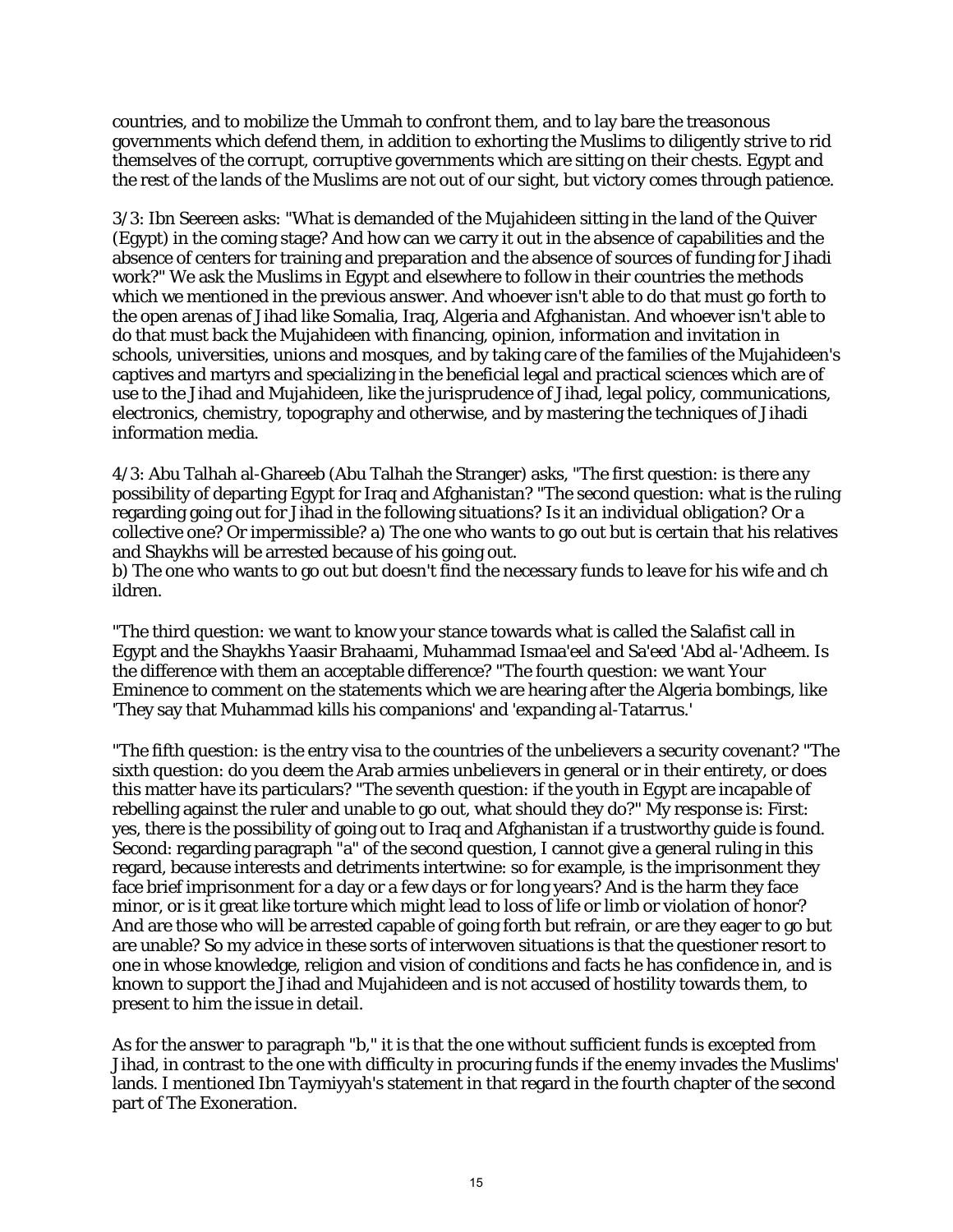Third: our stance towards the Salafist call and its truthful notables is love, appreciation and respect, and we miss them, and the arenas of Jihad miss them, for them to teach their brothers, lead their squadrons and crush the fortresses of their enemies, and raise the standard of the Jihad which has become an individual obligation inside and outside their countries. As for the question about the difference with them, I don't know which difference you mean, and had you specified the difference, I might have been able to answer.

Fourth: I replied about the Algerian bombings previously.

Fifth: I don't believe that the entry visa of the infidels is a security contract, and I explained this opinion in detail in the seventh chapter of the second part of The Exoneration. At the end of that chapter, I said that this is what my brothers and I have chosen, so whoever is at ease with it, let him apply it, and whoever is not at ease with it, let him look for other means with which to fight the Crusaders and Jews. But beware, beware of the third way, which is to refrain from the obligatory Jihad against them.

Sixth: declaring the armies and security organs to be infidels has its particulars. What I believe is that the officers of the State Security Investigations -- Anti-Religious Activities Branch and those like them who interrogate the Muslims and torture them are infidels, each and every one of them. The effects of the difference in this issue are very few and are confined to personal rules like marriage and inheritance. But in practical terms, there isn't any difference between the two positions in regards to fighting them, and there is room for difference in this issue, but beware, beware of the methodology of the writer of the "document of guidance," who declared them infidels one and all, and moreover, declared infidel the one who doesn't declare them infidel, then ended up becoming -- willingly or otherwise -- a tool in the hands of the investigators. And I recommend in this regard referring to the book Nadharaat fee al-Ijmaa' al-Qati' (Examining the Definite Consensus) by Shaykh Abu Yahya al-Libi (may Allah preserve him).

Seventh: I responded to the seventh question previously.

5/3: Kateebat al-Ahwaal (Brigade of Horrors) asks: "1 -- What is your opinion, our Shaykh, about the recent retractions of al-Jihad Organization? "2 -- Is there a word you would like to direct, our Shaykh, to the apostates of the Awakening Councils?" My response is: First: al-Jihad Organization is a generic name. If, however, you mean the al-Jihad Group which I was honored to belong to, then it has not recanted -- by the grace of Allah -- for two reasons: the first is that it united with al-Qaida Group in the group Qaida al-Jihad, and the second is that those who have compromised are a man who left the group, and not just that, but left the path of Jihad entirely approximately 15 years ago, along with a group of prisoners, some of whom used to be members in the group, others of whom split with it, and still others who never joined it in the first place. As for the Group, it hasn't recanted: on the contrary, its leadership and the vast majority of its captives continue -- by the grace of Allah -- to be resolute on the truth. And the government media uses description without any truth to it, like "al-Qaida's mufti," "Amir of Egyptian Islamic Jihad," and "Taliban's military advisor."

Second: As for the apostates of the Awakening Councils, I tell them: the Mujahideen will -- with Allah's help and will -- deal with you according to the tradition of Abu Bakr al-Siddiq (with whom Allah was pleased): a war which ousts or a peace which humiliates.

6/3: As'al Allah (I Ask Allah) asks: "After the experiment of the 90's in Egypt and the attempt to effect change through force, what is your evaluation of the future of any Jihadi work in Egypt, in light of the results we saw, and taking into account the police-state nature of the state as well as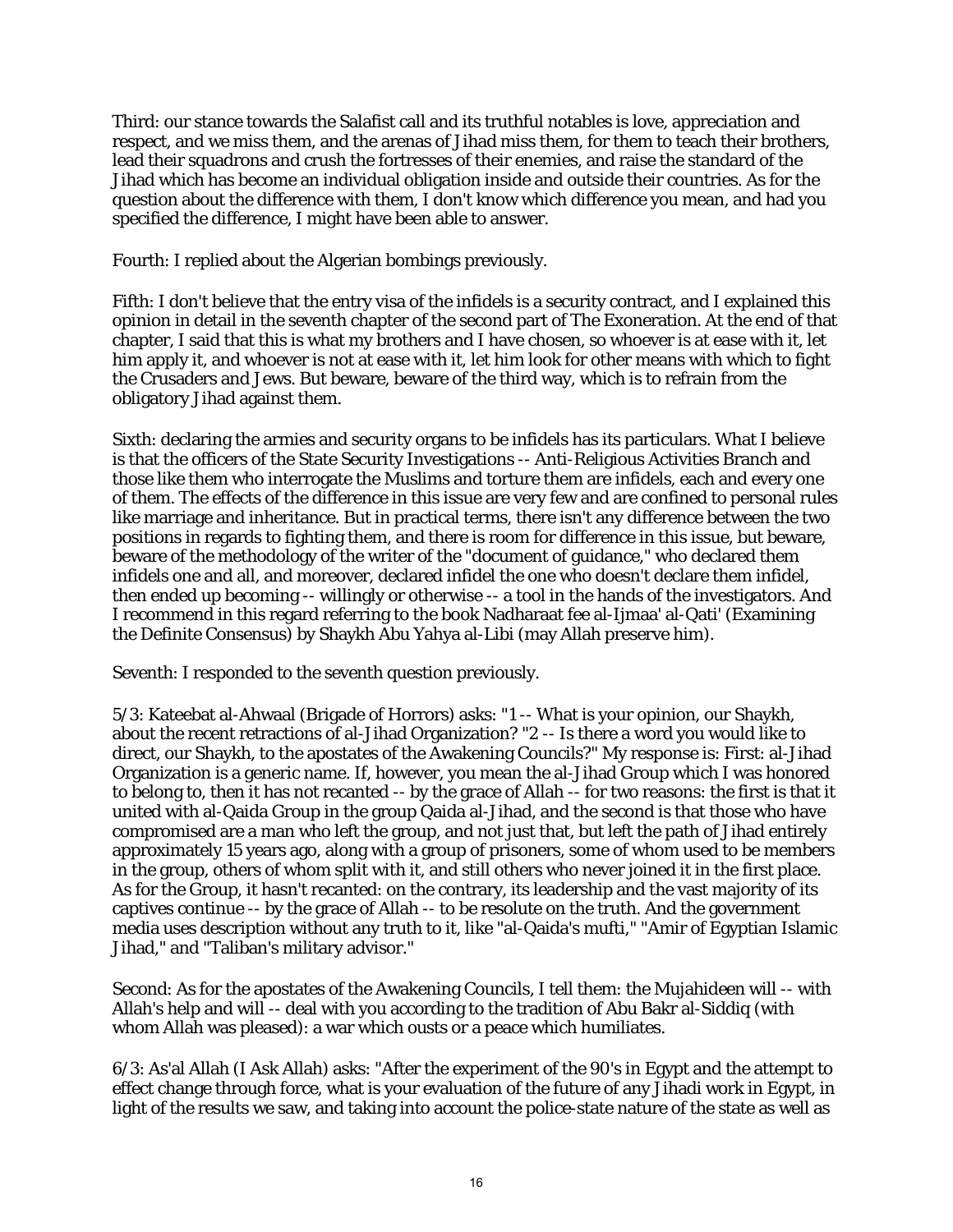the severity of the repression and the limited room for movement in Egypt? "I also wanted to ask about another important point, which is in regard to the HAMAS movement. Many of the brothers rely on your critiques of the HAMAS movement as a basis for their considering it a mere movement which is no different then the Fatah movement and has no connection to Islam, and some have even gone to the extent of declaring its leaders to be unbelievers. So our noble Shaykh, I would like you to clarify your stance towards the HAMAS movement in light of these actions of the brothers and explain the facts to us all. May Allah bless you."

My answer is: First: it is possible for change in Egypt to succeed if those working for it observe the ways of history and the nature of the peoples and make sure to provide the necessary requirements for it and exploit its opportunities. Among the most important of its requirements is the presence of a secure base and mobilization of popular support. And the most important cause around which the Arabs and Muslims gather is the fighting of the Jews and Crusaders invading the homelands of the Muslims. I discussed this matter in detail in my book Knights Under the Banner of the Prophet (peace and blessings of Allah be upon him) in the first printing as well as the second, which I ask Allah to help me to release soon, and in the foreword of The Exoneration as well as the 18th chapter of its second part, and there I explained that the Egyptian Jihad movement has not been defeated by the Egyptian regime, but rather, has been harmed by the global American pursuit, hence the present decision to direct the strikes at the head of unbelief, America, and her allies.

As for the police-state nature of the state and the severity of the repression, it might delay change, but it can't prevent it. Change is coming -- with Allah's permission -- without a doubt, for this corrupt, rotten regime cannot possibly continue, and the Communist empire in Russia and its colonies and allies collapsed despite its police-state nature and rep ression the like of which history has never seen, because the ways of history sentenced it to death. The important thing is getting ready for change and being patient in that and preparing to accept sacrifices, then making use of the opportunities.

Second: I don't agree with those who make HAMAS and Fatah equals. HAMAS is a movement which stresses its affiliation with Islam, whereas Fatah is a secular movement. And I don't agree with declaring HAMAS's leaders to be unbelievers. Declaring individuals to be unbelievers is a serious matter in which there must be the presence of prerequisites and the absence of impediments. So I advise my brothers to abandon this issue and focus on supporting HAMAS if it is correct and criticizing it if it errors in a fair, scientific, invitational way.

7/3: Khalid Mahmood, an Egyptian journalist, asks: "You have been a fugitive for a long time and everyone is after you, and some see you as being al-Qaida's theoretician, philosopher and mastermind. Permit me to ask: haven't you considered reviewing what has happened in the light of these reviews which you have criticized? And what is the alternative to them? "Do you continue to hold to your critical position towards the Muslim Brothers? And who in Egypt in your view is the strongest opposition to the regime? "How do you see the issue of bequeathal (of power from Hosni to Jamal)? And is it possible for you to propose an alternative or stop the scenario of succession? "What has happened in Egypt after 26 years of Mubarak's rule? Do you communicate with your family in Egypt? How do you reassure yourself about them?" My answer is: First: yes, I undertook reviews which I mentioned in the first printing of Knights Under the Banner of the Prophet (peace and blessings of Allah be upon him) as well as in the second printing, which I ask Allah to help me to release soon, but my reviews were not in the conSecond: yes, I continue to hold to my stance towards the Brothers, although I went back on some of the terms I used about them in the second printing of The Bitter Harvest. And the strongest force opposing the regime in Egypt is the Islamic movement in general and the Jihad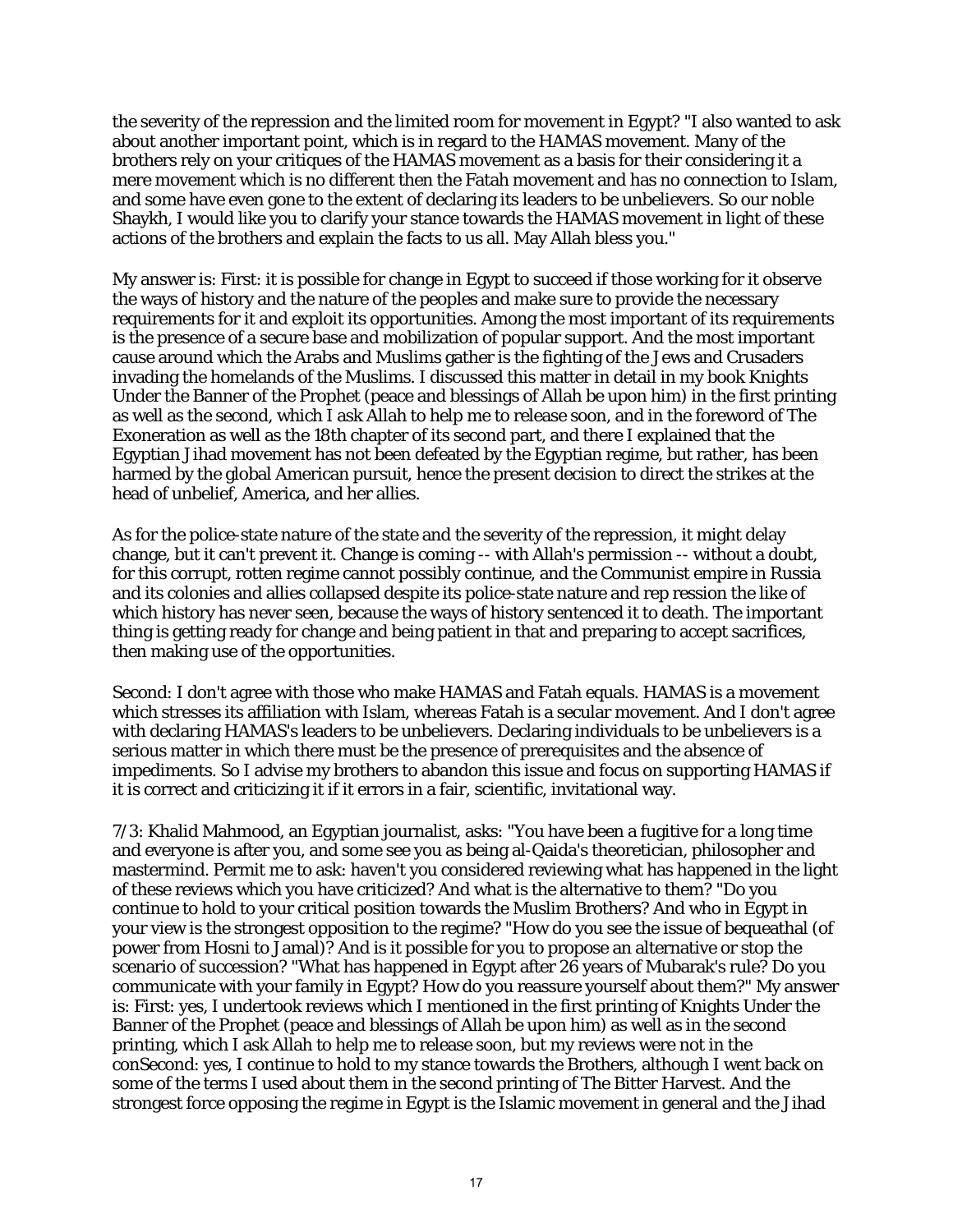movement in particular upon which the regime imposes the severest types of constriction and repression, while it allows others expansive freedoms because they don't represent the biggest threat to it, and moreover, it uses them to give vent to popular Islamic pressure.

Third: the issue of bequeathal in Egypt is under way by American decree, and the alternative is the setting up of the Islamic state. What is important isn't to ask about stopping the bequeathal or not stopping it, but rather, is to liberate the countries from the American Crusader hegemony among the symptoms of which is Mubarak's regime and the effort to bequeath power to his son. Otherwise, if we were to hypothesize that Mubarak was not succeeded by his son but by another traitor, what will we have gained? Fourth: Egypt after 25 years has become more degenerate, corrupt and vassal-like, and I pointed to that in the preface of The Exoneration.

Five: I have deposited my family in the care of Allah, whose deposits are not lost, and I ask you to convey my Salaam and prayers.

8/3: Abu Hamza al-Misri says, "I have two questions for you, our great Shaykh.

"First: when will there be a wing of the organization in Egypt? And if it is actually there, how can one join the caravan? "Second: what is your opinion of the officers of State Security in Egypt? Are they committing unbelief? And is it permissible to kill them? Or does the matter have its particulars?" My reply is: First: The days will reveal to you what you didn't know And news will come to you from those who didn't have it Second: I believe that the officers of the State Security -- Anti-Religious Activities Branch and who investigate Islamic causes and torture the Muslims are infidels, each and every one of them. They know more about the Islamic movements than many of those movement's members know about them. And it is permissible to kill the officers of State Security and the rest of the personnel of the police, whether we declare them unbeliever individually or declare them unbelievers in general, if that is in the framework of a combat campaign which makes targeting them a method of harming them in the interest of the Jihad, because the apostate refraining party is fought as one, and it is permitted to kill the one of them who flees and put their injured to death. This is killing of an individual whose individual status is unknown, because clarification of status is in regard to the one under our control only, and these are not under our control, so the obligatory defensive Jihad is not suspended in order to determine their status. And Shaykh al-Islam Ibn Taymiyyah (may Allah have mercy on him) dealt with this matter in detail in his fatwas regarding the Mongols in the 28th volume of Majmuu'a al-Fataawa, so refer to it.

This is as regards the question's legal basis. As for the discretion of your brothers in Qaida al-Jihad Group, it is to focus at this stage on striking American and Zionist targets and targets of the states allied with it in the aggression against the Muslims, and on serious efforts to change the regimes in the hire of the Crusaders and Jews. And Allah knows best.

9/3: al-Muhajir al-Ghareeb (The Emigrant Stranger) asks: 1 -- How do you look at what are called the reviews which are flooding Egypt in particular and some of the other Arab states as well? 2 -- What are the coming steps which the regimes of apostasy will take after the failure of this campaign, with Allah's permission? My reply is: First, I made clear my opinion in my discussion on the compromises of the Islamic Group in the book Knights Under the Banner of the Prophet (peace and blessings of Allah be upon him) and in The Exoneration, and it is evidence that the governments' have despaired of the success of the repressive solution, and are now resorting to tricks, deceptions and misconceptions of a lowly scientific level. And I expect that the coming steps of the regimes will be more blunders and failures.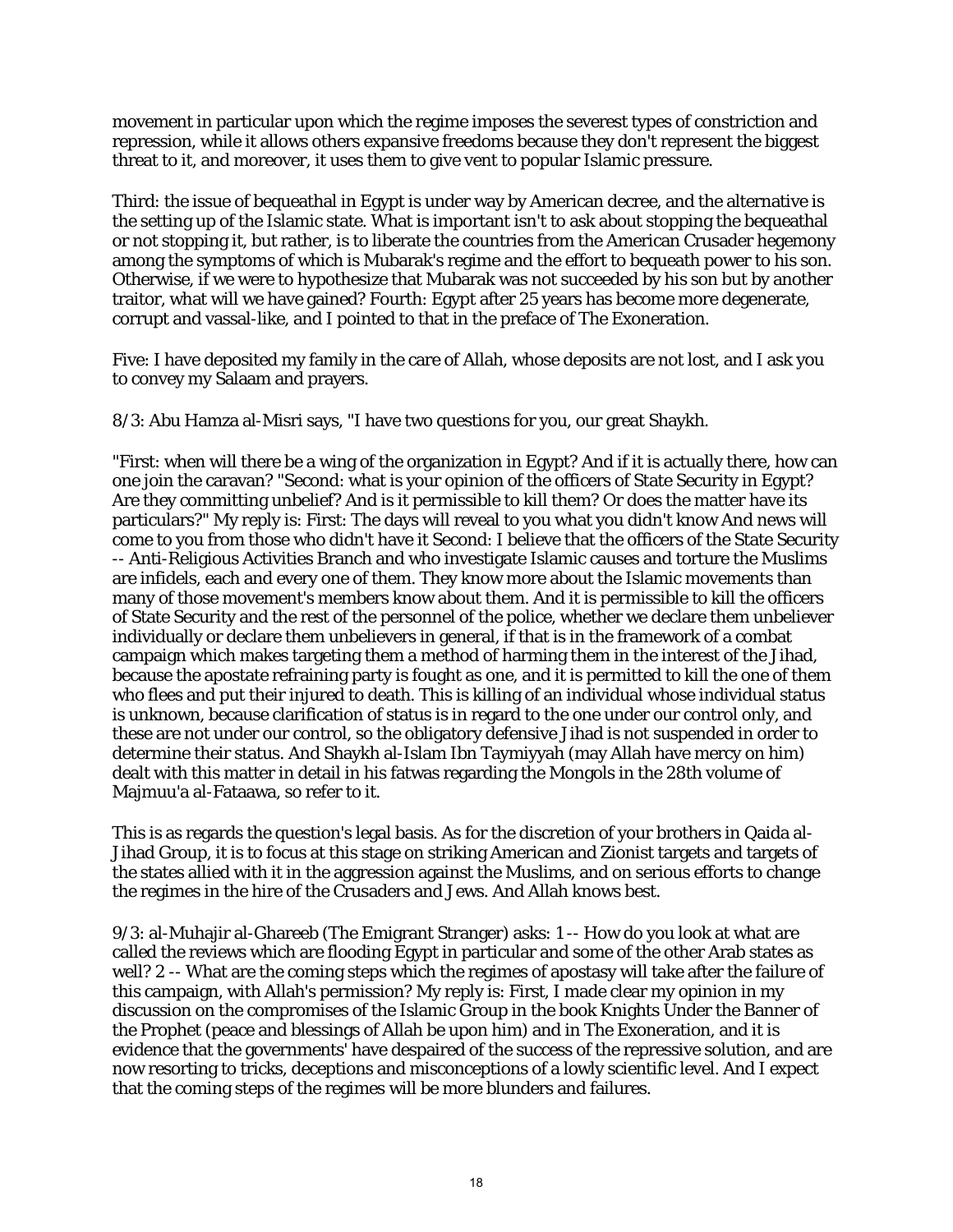10/3: Abu Usama asks: "The first question: what do you expect to happen in Iraq after America's withdrawal with Allah's permission? And do the Rejectionist's armed militias represent a worry to the Mujahideen? And how will the Mujahideen deal with these militias? "The second question: what is Your Eminence's opinion about the American threats to Iran? And does America really intend to strike Iran? And if that happens, what do you expect will happen in the region? And will it be in the interest of the Mujahideen or not? "The third question: What is your evaluation of America's situation now? Has it really begun to collapse? And what do you expect if the American withdrawal from Afghanistan and Iraq? Will you be satisfied with this state of affairs, or will you attempt to drag American into a new war? "The fourth question: I request Your Eminence to give us a look at the future of the Jihadi march: i.e. after five or six years, how will the situation be in Iraq, Palestine, Afghanistan, the Land of the Two Sanctuaries, the Islamic Maghrib, Chechnya, Somalia and Darfur? "The fifth question: as the Shaykh knows, there are evil scholars who have confused the laity about their religion. My question is: what is the Shaykh's position towards writing about the history of the modern Jihad, and in researching some of the contemporary issues which have not been given their due research as new events?Most of the current works have come up short due to their authors' total reliance on transmission from non-contemporary scholars without looking at the evidence for these issues and looking at them from the aspect of the different nature of the battles in the modern Jihad when compared to the past. I wish the Shaykh would produce a lot, for Allah knows that the arena is in need of the likes of him, especially in light of the arrest of most of the Shaykhs supportive of the Jihad, and if the space is left open, it will be filled -- of necessity -- by halflearned people.

"The sixth question: perhaps the Shaykh has noticed the mistakes of many of the Jihadists in dealing with those who differ with them on some issues or on the methodology in general, and on the other hand we find that there are those who take another direction and excuse every opponent, even if he combats the Sunnah in a blatant fashion. So what is the Shaykh's advice to the Jihadist youth and to the Mujahideen themselves regarding the way to deal with the opponents, especially from the people of knowledge? And is every discretionary judgment to be respected? Or does the matter have its particulars? "The seventh question: how do you see the position of the Mujahideen in the media arena? And what is your evaluation of this arena? "The eighth question: what is your advice to the youth who continue to excel in the role of the recipient and don't want to become effective in the electronic Jihad on the Internet? And which is more appropriate: that he suffice with his activities on the ground in terms of distributing the Jihad-related materials, or that he participate in the electronic Jihad on the net? Or do you believe that these two things are necessary at the same time? "The ninth question: what is your evaluation of the Jihadist experiment in the land of the Two Sanctuaries and Egypt? And what, is your opinion, are the positive things which the Mujahideen's strikes have achieved in it, and what are the negative things? "The tenth question: is it true that you regretted writing the book The Bitter Harvest? "The eleventh question: don't you believe that there must be a scholar of Jihad present always present in the media arena for the helpers of Jihad to refer to him with the questions that face them, and for him to reply to the rumormongers and deserters?" My response is: First: I expect the Jihadi influence to spread after the Americans' exit from Iraq, and to move towards Jerusalem (with Allah's permission). As for the militias mentioned, they have failed to eliminate the Jihad with the help of what is called the strongest power in the history of mankind, so will they succeed by themselves or with the help of Iran? Second: the dispute between America and Iran is a real dispute based on the struggle over areas of influence, and the possibility of America striking Iran is a real possibility. As for what might happen in the region, I can only say that major changes will occur in the region, and the situation will be in the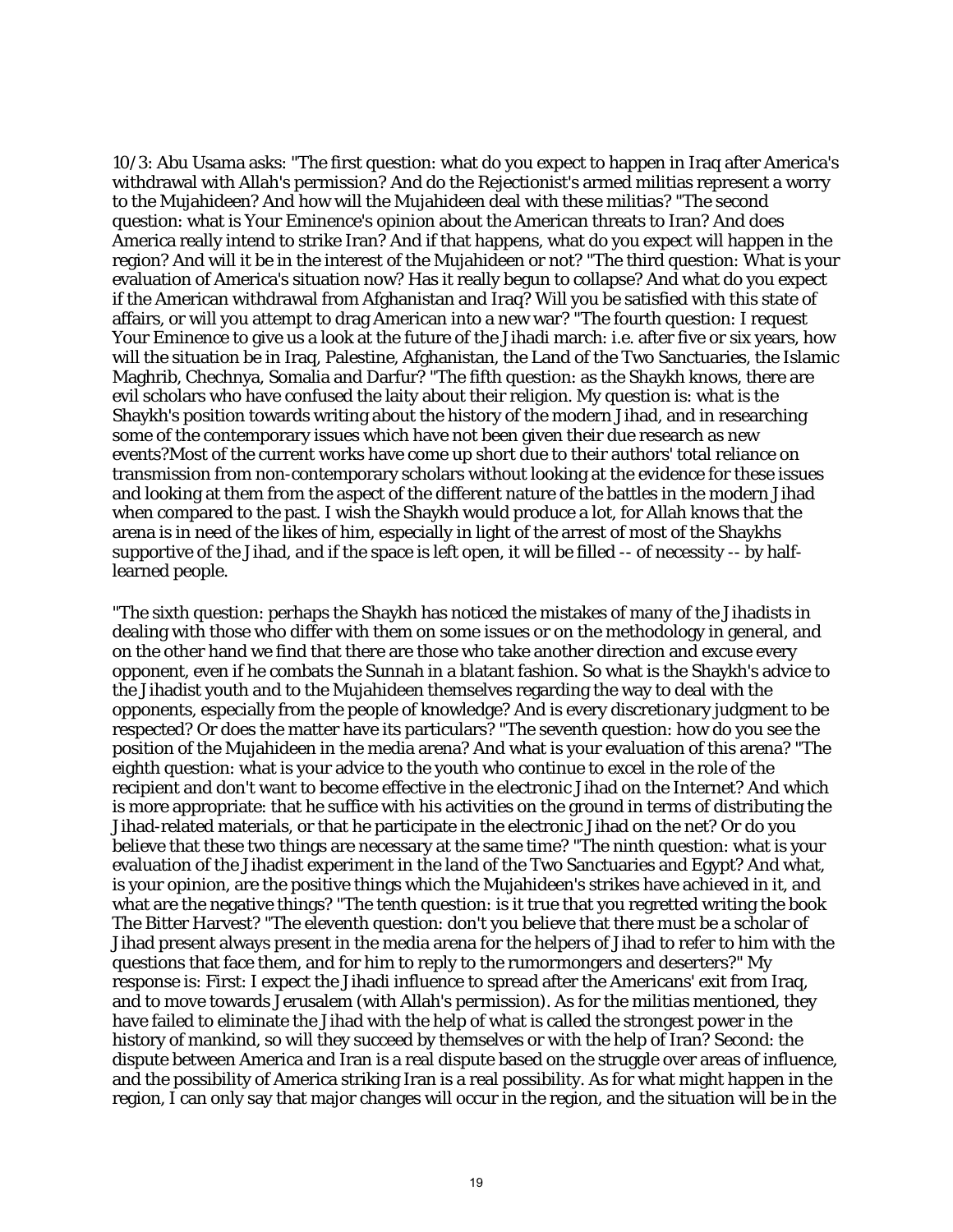interest of the Mujahideen if the war saps both of them. If, however, one of them emerges victorious, its influence will intensify and fierce battles will begin between it and the Mujahideen, except that the Jihadi awakening currently under way and the degeneration state of affairs of the invaders in Afghanistan and Iraq will make it impossible for Iran or America to become the sole decision-maker in the region.

Third: There is no doubt that the American collapse has begun, and the myth of unipolarity has ended. And the raids on New York and Washington were identifying marks of this collapse, but I point out that the collapse of empires doesn't come in a single moment, but rather, may take decades, and the collapse of the Soviet Union is the nearest example of that. And the withdrawal of America from Afghanistan and Iraq will be in the interest of the Muslims with Allah's permission, and the Jihadi vanguard has announced that its objective on which it will not compromise -- at this stage -- is the withdrawal of all unbelieving forces from the lands of the Muslims.

Fourth: I expect -- by the grace of Allah -- the spreading of the Jihadi tide and an increase in its influence corresponding to the receding of the influence of the Crusaders, Jews and their agents in the places I mentioned.

Fifth: you know, my noble brother, that the Mujahideen in general possess neither the free time nor the stability needed for writing, but they do the best they can, and I produced the book Knights Under the Banner of the Prophet (peace and blessings of Allah be upon him) to deal with some of what you referred to, and I hope that Allah helps me to produce its second printing. And I also dealt with some of what you mentioned in the recent book The Exoneration. Sixth: without a doubt, impartiality is demanded.

Seventh: Jihadi media has demolished -- by the grace of Allah -- the monopoly of the Western and governmental information outlets which we have been suffering from for decades, and has offered to the world the hidden facts which they used to seek to cover up.

Eighth: I advise the youth and the rest of the Ummah's classes and groups to join the individual obligation of Jihad first. But if they are unable to do that and the Mujahideen haven't assigned them to other duties, then they must do all they can to aid Islam in all spheres, including what you referred to.

Ninth: I spoke previously about the general outlines for Jihad in Egypt, which also applies to the land of the Two Sanctuaries and the other parts of the Islamic world. And I wish to remind you here that invitational missions suffer trials in some of their times and situations. Al-Bukhari (may Allah have mercy on him) related from Ibn Abbas (Allah was pleased with him and his father) that Heracles said to Abu Sufyan (with whom Allah was pleased), after asking him about the Prophet (peace and blessings of Allah be upon him): "I asked you whether you fought him, and you claimed that you fought him, and that the war between you and him goes back and forth, with him doing harm to you and you doing harm to him. In this way are the Messengers tried, then the outcome is in their favor." The most important of that experience's positive aspects is the mobilization of the Ummah for Jihad against its' enemies, which is what the enemies have admitted. As for its primary negative aspect, it is the ability of the Taghutist regimes to punish thousands of Muslims, but it is a short-term ability -- Allah willing -- because the corrupt regimes are doomed to collapse, as I explained.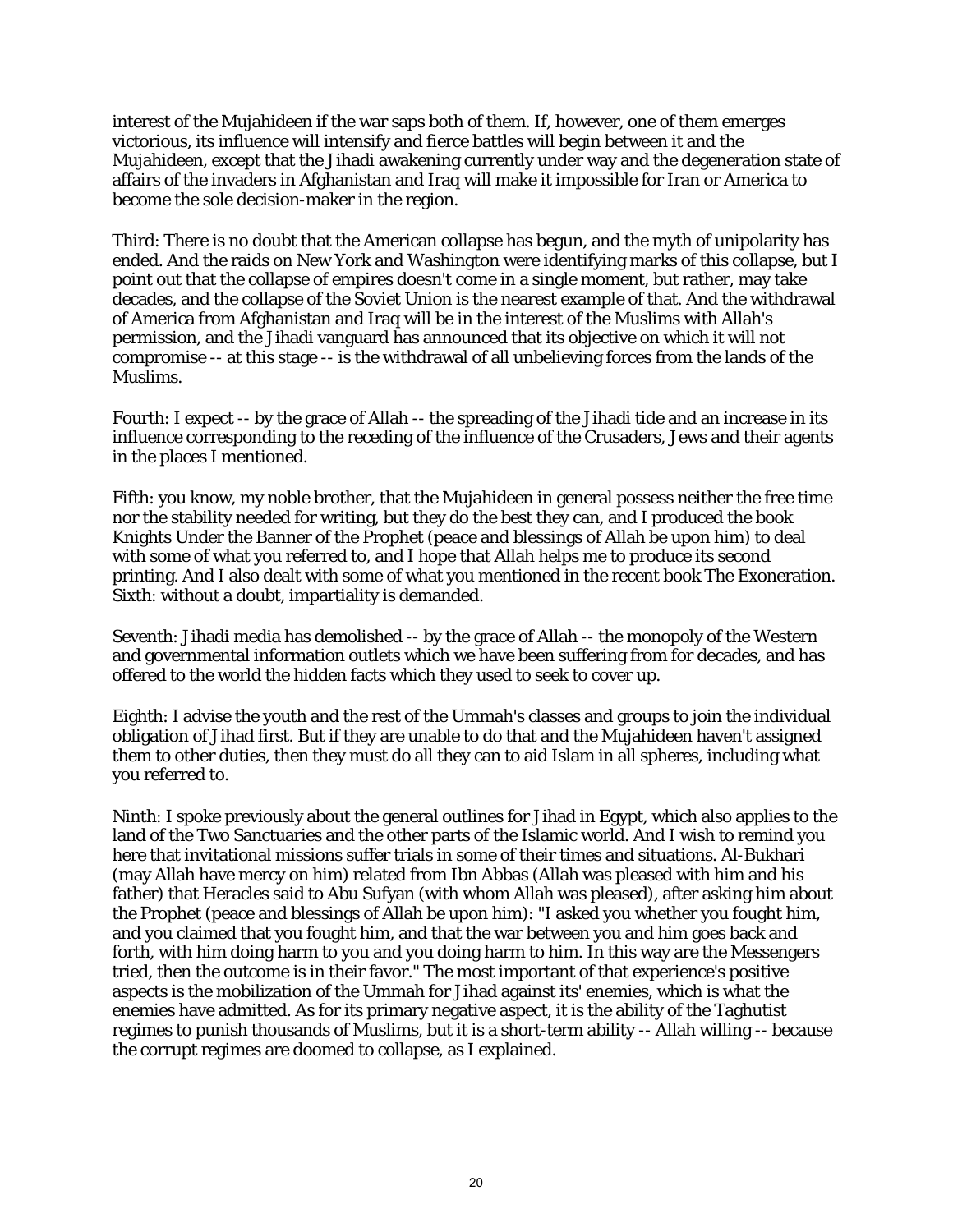Tenth: How could I regret it, when I produced its second printing. However, I retracted some passages which I became convinced must be removed, and I request you to refer to the preface of the second printing.

Eleventh: The Mujahid scholars are in a fierce war with the senior criminals of this world, but they do the best they can.

11/3: Faarisun Tarajjal (A Knight Who Dismounted) asks: "1 -- How do you evaluate the march of Jihad in the land of the Two Sanctuaries, and how do you see its future? "2 -- What is your opinion of those remaining in the arena from the Islamists of Egypt. Do you think that they have lost their compass entirely, or is there still among them a group of clear doctrine which represents a threat to the Taghutist regime there? And what is your comment today -- in light of that -- about the operations which took place in th e Sinai? "3 -- What will be the effect of the Fighting Islamic Group's joining the blessed Qaida al-Jihad group on the Taghutist regime in Libya? And what is the extent of the connections between the Mujahideen in the Islamic Maghrib in general? "4 -- Where is the region going in the short term after the highness of the banner of Jihad and the American decline? Are we on our way to further distinguishing of ranks or to picking the fruits? "5 -- The defeat of the Americans began in Kabul, and is passing by Baghdad today, so where will it end?" My reply is: First: I gave my answer regarding the Jihadi experiment in Egypt and the Arabian Peninsula. As for the future of the Jihadi movement on the Peninsula, it will without a doubt advance once more, with Allah's permission, and the Saudi regime is swimming against the tide of history, and its ties to the global Crusade have sentenced it to be terminated, Allah permitting.

Second: The Mujahideen in Egypt are well, but they are suffering the horrible repression of the government which cannot possibly eliminate the Jihad and Mujahideen, and as I explained, those corrupt regimes are coming to an end, Allah permitting, for this is the historical tradition. And we endorse every operation against Jewish interests.

Third: The Jihadi awakening in the Islamic Maghrib is in a state of escalation and cohesion by the grace of Allah, and the joining of a group of the notables of the Fighting Islamic Group with the Qaida al-Jihad group is an ominous sign for the rotten Libyan regime, Allah permitting.

Fourth: the region is on its way -- with Allah's help -- to both of these things.

Fifth: As for America's defeat, it will end in the White House, with Allah's permission.

12/3: al-Ashraf Tuuman Bey asks: "The Coptic Christians in Egypt have become tyrannical and arrogant and now have a voice, due to their supporting themselves with American and the West, which in turn applies pressure on Hosni's treasonous government to give them more privileges at the expense of the Muslim majority. For example, we find that the governor of Qina is a Coptic Christian named Majdi Ayyub Iskandar. So look, our virtuous Shaykh, at what they have done in Qina."

Then he mentions two incidents: one is three Christians' luring of a Muslim girl to a pharmacy in an attempt to assault her, and the other is two Christians' molestation of two veiled girls, which led to the occurrence of skirmishes in the city between Christians and Muslims. Then he says: "And recent years have seen an escalation in tensions between the Muslims and Christians in Egypt, as a result of the Christians of Egypt strengthening themselves through foreign states, particularly the United States, in order to apply pressure on the Egyptian government to give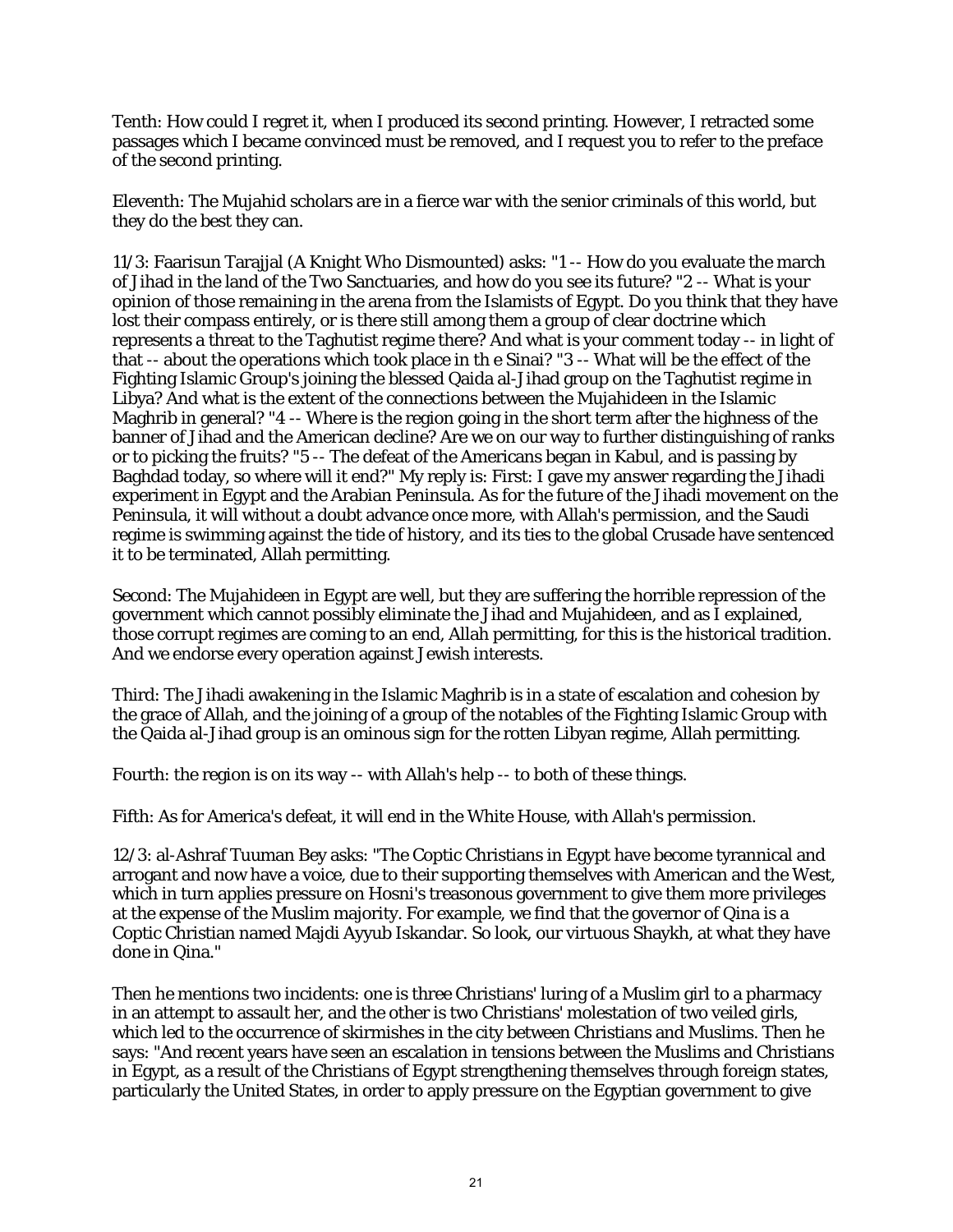them more privileges. And the Egyptian authorities stress that the Copts in Egypt enjoy privileges like none enjoyed by any other minority anywhere in the world.

"In addition, recently we have heard the statements of the hateful Christian, Najeeb Sawiris -- a Coptic millionaire -- concerning the Hijab. Moreover, there are satellite channels managed by the Copts and broadcasting from outside Egypt which insult Islam day and night. So what should the Muslims of Egypt do about that, and how do you advise their youth in particular? "And in your latest meeting with as-Sahab, you said that the Egyptian army has good raw materials. So does that mean that you are counting on the Egyptian army to undertake a revolution against the treasonous Mubarak regime to change the state of affairs and set up Islamic courts and a Shura council composed of the influential people in Egypt? "And also, in a previous meeting of yours with as-Sahab -- specifically, in regard to that young man 'Imad who was tortured by the police -- you said that it is the obligation of the youth in Egypt to form groups in every residential neighborhood to retaliate against every domineering police officer. Do you again advise the youth to do that, or is it better that the youth leave Egypt to receive training abroad, then come back again to wage a guerilla war against the apostate Egyptian regime?" First: regarding the Christians in Egypt, I don't see them as the biggest threat to Islam: rather, the biggest threat to Islam is the Crusader/Zionist assault and its agents, the apostate rulers. And it is sufficient as regards the Christians at this stage to observe their activities and confronting him with what suffices to prevent their aggression. And I sent in the fourteenth chapter of the second chapter of The Exoneration a message to the Christians of Egypt which I hope their intelligent ones will understand.

Second: the Egyptian army which produced Khalid al-Islambouli and 'Isam al-Qamari (may Allah have mercy on him) continues to be full of those whose hearts boil with jealousy for Islam and Muslims and who long for the opportunity to remove the corrupt gang which rules Egypt.

Third: I didn't ask the youth in Egypt to form groups in every residential neighborhood to retaliate against every domineering police officer. Rather, I asked all the people -- and not just the youth -- in every neighborhood, street, village, mosque, university, institute, association, union and factory to confront the tyranny and corruption of the police with all means, thus carrying out enjoining of good and forbidding of evil.

As for the Jihad in Egypt and other lands of Islam, I explained the general outline of our discretionary judgement in this matter, and I gave some examples of the paths that might be taken to serve Jihad and Islam by those who cannot carry out the individual obligation of Jihad. And there is no conflict between the obligation of enjoining of good/forbidding of evil and the obligation of Jihad in the path of Allah, and if we were to hypothesize that there was a conflict, then the priority is for the obligatory Jihad. But there are millions of Muslims who may not have an opportunity for Jihad, but are able to carry out the obligation of enjoining of good/forbidding of evil, and I explained in The Exoneration that although enjoining of good/forbidding of evil becoming obligatory hinges on ability, it is desirable for he whose faith is strong to carry it out even if he by that exposes himself to harm.

13/3: The brother ansar sunnah conveys a question from an Egyptian youth in which he says: "Our beloved Shaykh: regarding the situation in Egypt and the present spread of corruption, my question is -- my beloved Shaykh -- when will we see al-Qaida there? We also ask the Shaykh to encourage the observant Egyptian youth in particular to perform Jihad against the apostates of our kinsmen, because the situation in Egypt is ready for that, and taking control of Egypt means taking control of all regions of the world, as you know the weight Egypt possesses."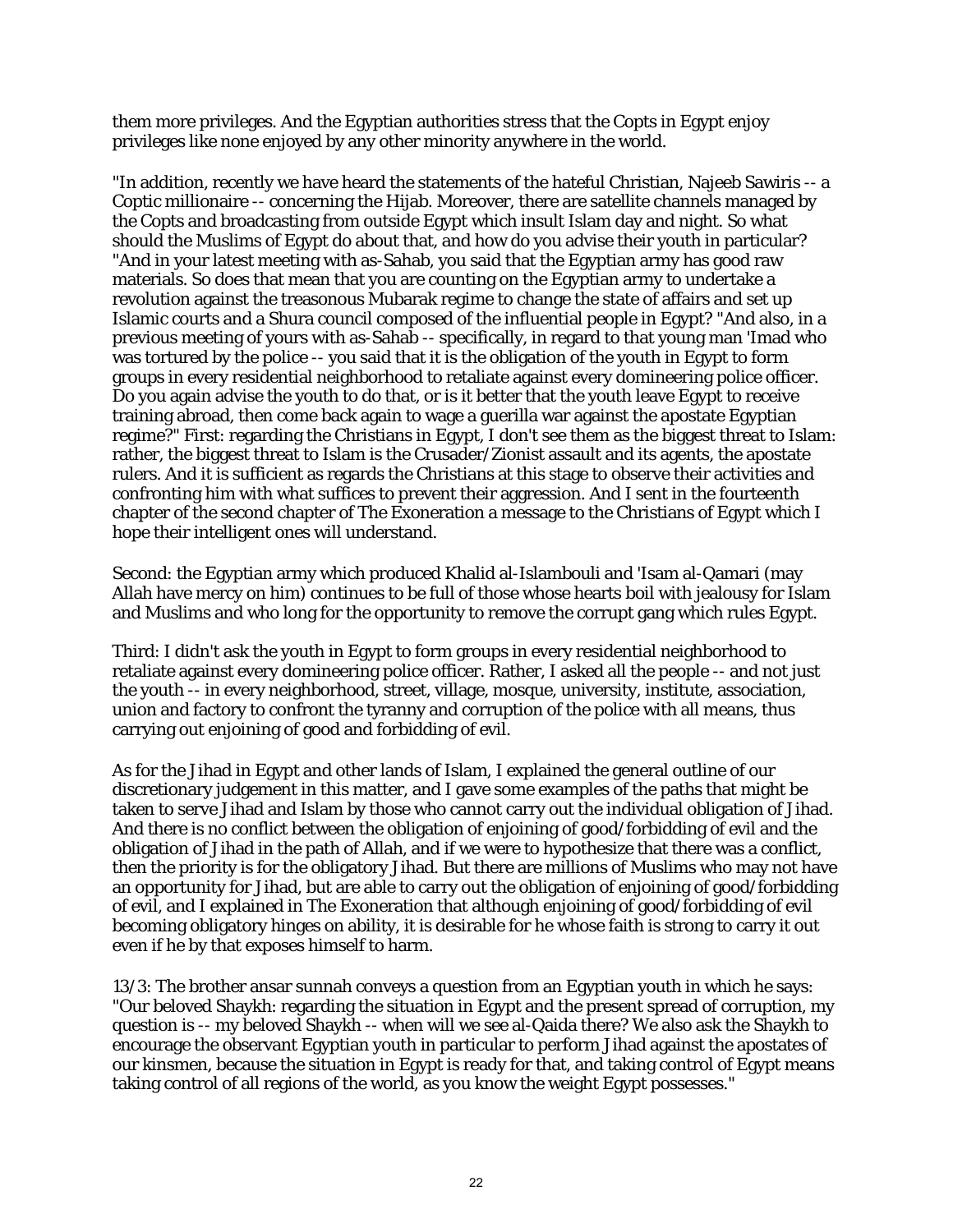I responded to this question before, and I talked in the preface of The Exoneration about the deterioration of Egypt's role in the Arab and Islamic worlds, and how it has been transformed from a leading state into a service institution subordinate to American forces.

The fourth group of questions, revolving fundamentally around Palestine: 1/4: Abu Suhayb, editor of Janaat magazine in Gaza, asks: "1: you have talked more than once about HAMAS's abandonment of ruling by Shari'ah, but this matter seems unclear to many in Palestine, especially since HAMAS is known for its Islamic slogans like "Islam is the solution" and "Allah is our objective and the Quran is our constitution." So could you clarify what you mean by HAMAS abandoning the right of the Shari'ah to rule? "2: there is huge negligence on the part of the scholars in Palestine -- and I mention Gaza specifically -- in explaining the true methodology of Tawheed, especially in regard to ruling by Shari'ah. So could you address a word to these scholars? "3: In light of HAMAS's abandonment of the rule of Shari'ah and its declaring that it works according to the authority of the Palestinian basic law (constitution) -- which is positive (man-made, not revealed) -- what is obli gatory on the Mujahideen of the Qassam Brigades? "4: Although the battle in Iraq is the strongest and fiercest of the battles being waged by the Ummah and its Mujahid vanguard -- al-Qaida -- with the Crusaders and unbelievers, the countries of the Levant are the best of Allah's earth to which He attracts the best of His worshippers. So why haven't we seen a presence of al-Qaida there, especially in Palestine, the axis of the struggle with the Jews and Crusaders? "5: what is al-Qaida's view of what happened to Fatah al-Islam in Nahar al-Barid? "6: Does al-Qaida Organization have a written methodology on the basis of which work is completed? And what is al-Qaida's strategy? "7: We want the Shaykh to reassure us about the true state of the Shaykh and Imam Usama bin Ladin's health.

"8: What is the usefulness of Jihad combat actions against the apostate Arab regimes, which usually target the regimes' lackeys without severing the heads? And how do you evaluate the results of these actions, especially in Algeria, Egypt and the country of the two Sanctuaries?" First of all, I thank Janaat magazine for its leading role in education and exhortation and for its concern for the integrity of the creed and methodology. As for my replies to the questions, they are: First: HAMAS abandoned the right of the Shari'ah to rule because it -- contrary to the slogan "the Quran is our constitution" -- agreed to enter the elections, then come to power on the basis of the secular basic law which does not rule according to the Shari'ah. This is one of the disasters of the Muslim Brothers.

Second: I remind the scholars in Palestine of the statement of the Truth (Blessed and Exalted is He): "And (remember) when Allah took a covenant from those who were given the Book (saying), 'You shall expound it to the people and not hide it'" (3:187), and of His statement, "But no, by your Lord (O Muhammad), they are not believers until they make you judge in all disputes between them, and find in their souls no resistance to your decisions, but accept them with the fullest conviction." (4:65) Third: it is the duty of the Mujahideen of al-Qassam to advise their leaders and demand of them to return to the correct methodology, and to explain this to them. And if they don't respond to them, then let loyalty to Allah and His Messenger come before loyalty to the organization. And if the political leaders who compromised were to sense the seriousness of the Mujahideen of al-Qassam in rejecting the rule of other than the Shari'ah and refusing to agree to the signing of the Makkah accord and the like, those leaders will most likely change their line, Allah permitting. The martyr of Islam, Shaykh Abdullah Azzam, may Allah have mercy on him, says: "And it is not permissible for anyone to use a pledge as an excuse for preventing the pledger from performing a righteous deed laid down by the Book and Sunnah, like Jihad in Allah's path for example, as the pledge would then turn into a pledge to commit sin 'and obedience is in goodness' 'and there is no obedience to a created being in disobedience to the Creator.'" Fourth: I responded to this question before, but I remind the brothers in Janaat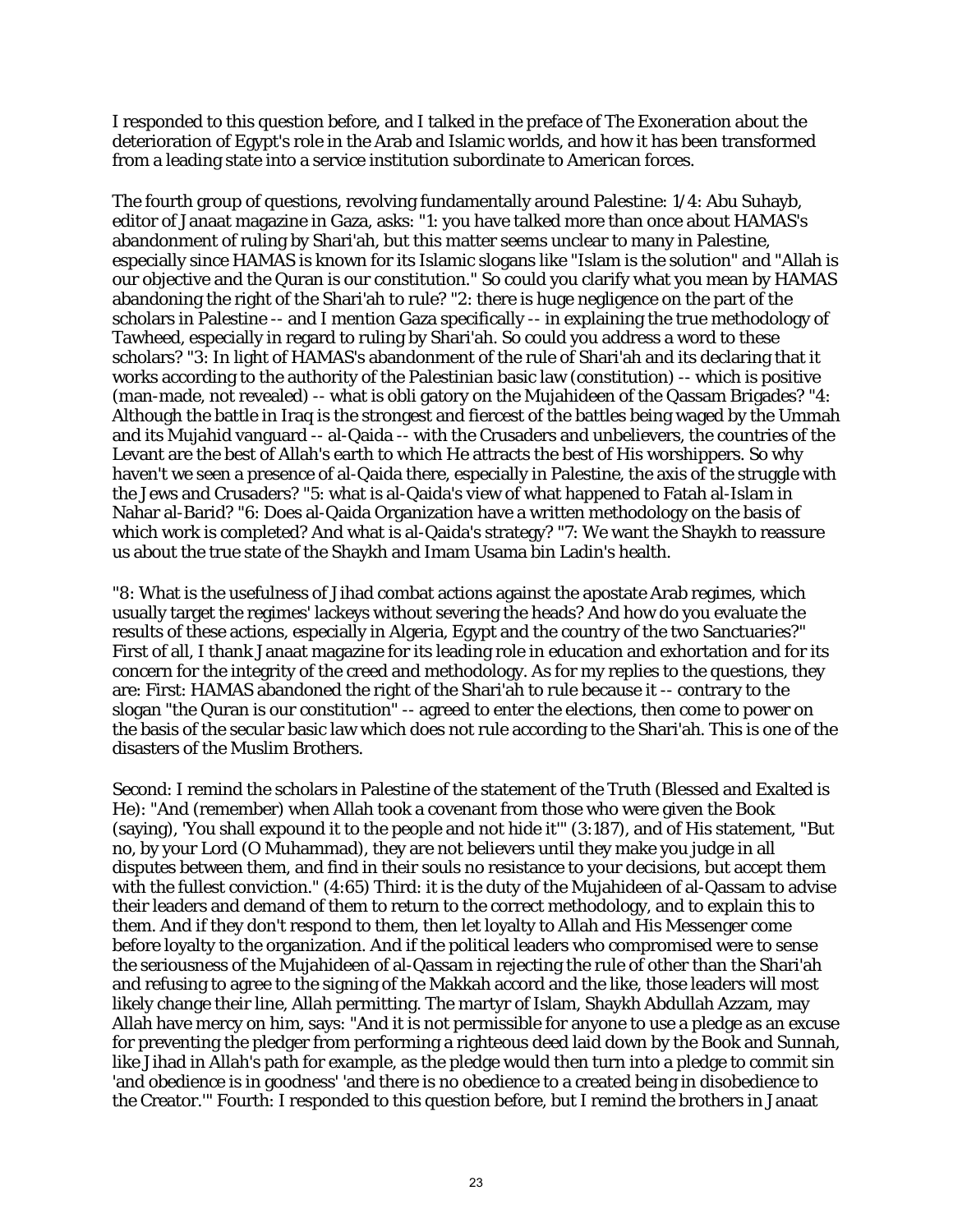magazine of Shaykh Usama's statement (may Allah protect him) in his latest speech: "I also reassure our people in Palestine in particular that we will expand our Jihad -- Allah permitting - - and will neither recognize the borders of Sykes-Picot nor the rulers whom colonialism put in place. We -- by Allah -- haven't forgotten you after the events of the 11th, for can the man forget his family? But following those blessed raids which struck the head and heart of global unbelief and the biggest ally of the Zionist entity, America, we are today occupied with attacking and fighting it and its agents, especially in Iraq, Afghanistan, the Islamic Maghreb and Somalia. And if it and its agents are defeated in Iraq -- Allah permitting -- then it won't be long before the armies of the Mujahideen set out, brigades followed by brigades, from Baghdad, al-Anbar, Mosul, Diyala and Salahu ddin to bring back to us Hittin, Allah permitting.

"And we won't recognize any state for the Jews, even if on one hand span of the land of Palestine, the way all the Arab rulers did when they adopted the governor of Riyadh's initiative a few years ago. And it wasn't enough for them to commit that major catastrophe until the people recently saw the shepherdess of surrender herd them in flocks to Annapolis, doing with them what the Americans did with their forefathers before, but not for them to be sold: no, for them to sell, and sell what? Sell Jerusalem, al-Aqsa Mosque and the blood of the martyrs, and there is neither power nor strength except with Allah. May Allah do to them as they deserve. And with this, it was confirmed to the people who is trustworthy, who is a traitor, and who is it who is moved by Zionist hands: The wound of al-Quds continues To irritate my side The burning of its tragedy is like fire Flaring in the gut I didn't betray the covenant of Allah When the states betrayed it In addition, we shall not respect the international charters which recognize the Zionist entity on the soil of Palestine, the way the leadership of HAMAS respect them, or the way some of the leaders of the Muslim Brothers stated that. Rather, it is Jihad to liberate all of Palestine from the river to the sea, Allah permitting, placing our hands in the hands of the truthful Mujahideen there from the foundations of HAMAS and the other factions who condemned their leaders for their deviation from the truth. So blood for blood and destruction for destruction, and I repeat the oath: by Allah, we shall help you even if we have to crawl on our knees, until we taste what Hamza bin Abd al-Muttalib tasted." These were his words, may Allah protect him.

Fifth: What happened to the Fatah al-Islam group in Nahar al-Barid is a premeditated crime meant to eliminate the Mujahideen in Lebanon. And Lebanon isn't a single state, but rather, several quarreling states. The Shi'ites have a state, the Maronites have a state, and the agents of America falsely affiliated with the Sunnis have a state, and the army can't approach any of them, but because the Mujahideen in our Arab world have no state which can defend them -- and on the contrary, the entire international community led by America wages a Crusade against them - - it is a must to eliminate any Jihadi initiative which abides by pure Islam and doesn't agree to give in and bow down.

And I found that many of the brothers are asking: why didn't you talk about the events of Nahar al-Barid as they were occurring? The fact is, I did speak, but in an indirect fashion, saying in the speech "Hateful Britain and its Indian Slaves": "The Muslims in Lebanon are caught between two fires: the fire of America's agents and allies on one side, and the fire of those tied to the regional powers and their designs from another side, even if those ties lead to the recognition of the presence of the forces invading the lands of Islam and to cooperation with it in Lebanon, Iraq and Afghanistan, and to bowing in front of the resolutions of international legitimacy and rulings concerning them... "That is why those who conspire against the Jihad and Mujahideen in Lebanon with American weapons, Zionist collusion and Saudi money must know that they are digging their graves with their own hands, and that the Americans and Jews will not defend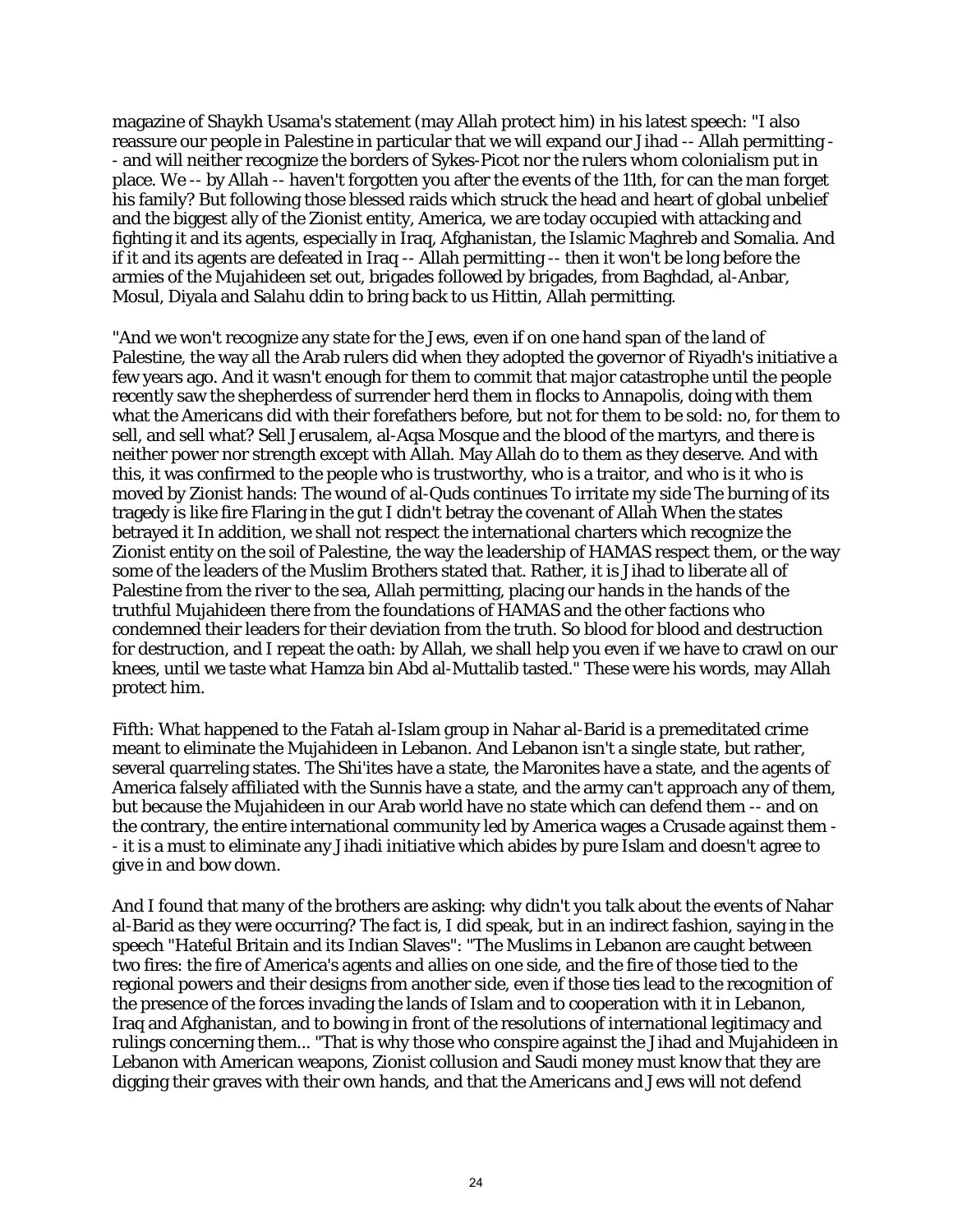them, because they are looking for those who will defend them, and whoever doubts this should remember Vietnam and look at Iraq and Afghanistan."

The reason for (speaking indirectly) was that the brothers in Fatah al-Islam were being accused by the agents of America of being a branch of al-Qaida, and the brothers were denying that, so I feared that if I supported them openly, I would cause difficulties for them at a time when we were unable to extend to them a helping hand.

Now, however, I declare that the brothers in Fatah al-Islam are heroes of Islam, and we know nothing but every good thing about them, and they confronted the Crusader-Zionist coalition i n Lebanon in the most honorable way, and what happened to them and the Muslims in Nahar al-Barid is a crime which won't be forgotten, and from Allah help is sought.

Sixth: the methodology of Qaida al-Jihad Group is the Book, Sunnah and consensus of the pious predecessors of this Ummah. There were written documents, among them the charter of the Global Islamic Front for Jihad against the Jews and Crusaders and the agreement of unification between al-Jihad Group and al-Qaida Group, which dealt with the essential constants and objectives of Jihadi work, but I lost these documents after the Crusade against Afghanistan. As for our practical discretionary judgement at this stage, I explained it previously.

Seventh: Shaykh Usama bin Laden is healthy and well, by the grace of Allah. The prejudiced ones always try to spread false information about him being ill, but even if Usama bin Ladin doesn't become ill, he must die one day, whereas Allah's religion will remain until Allah inherits the earth and everything on it.

Eighth: I talked before about the Jihadi actions in Egypt and the Arabian Peninsula, and I referred to our practical discretion at this stage, but I would like to add here three notes: 1) The clash with the corrupt regimes must occur sooner or later if we want to set up the Muslim state and liberate the lands of Islam.

2) The overall position is open to adjustment from one territory to another. So for example, in Algeria the brothers pair targeting of Jewish and Western interests with waging a guerilla war against the hireling government, because their circumstances make it possible for them to do that.

3) Severing the heads isn't the objective: rather, the objective is to remove the corrupt, apostate regime and set up the Islamic government. And the means of change differ from one territory to another.

2/4: The questioner al-Najm al-Thaqib (The Piercing Star) says: "What is the objective behind the Shaykh's attack on and defamation of the largest of the Islamic factions active in the arena? Previously it was the Muslim Brothers, then HAMAS, and now he has attacked the Egyptian Islamic Group and Egyptian al-Jihad Group because of the revisions in Egypt and accused them of preaching a new American religion! Is this in the interest of the Islamic Ummah? And is this wisdom from the Shaykh behind which we don't know what lies? And does this policy bring the Ummah together and unite it, or does it divide its ranks? "What is al-Qaida's current stance towards Iran? I mean by "stance" the political stance, not the doctrinal one. And is it possible that al-Qaida might enter into an alliance with Iran against America if it were in the Ummah's interest?" My reply to the brother al-Najm al-Thaqib's first question comprises several points: First: I only criticized the Muslim Brothers after it became intolerable and their compromising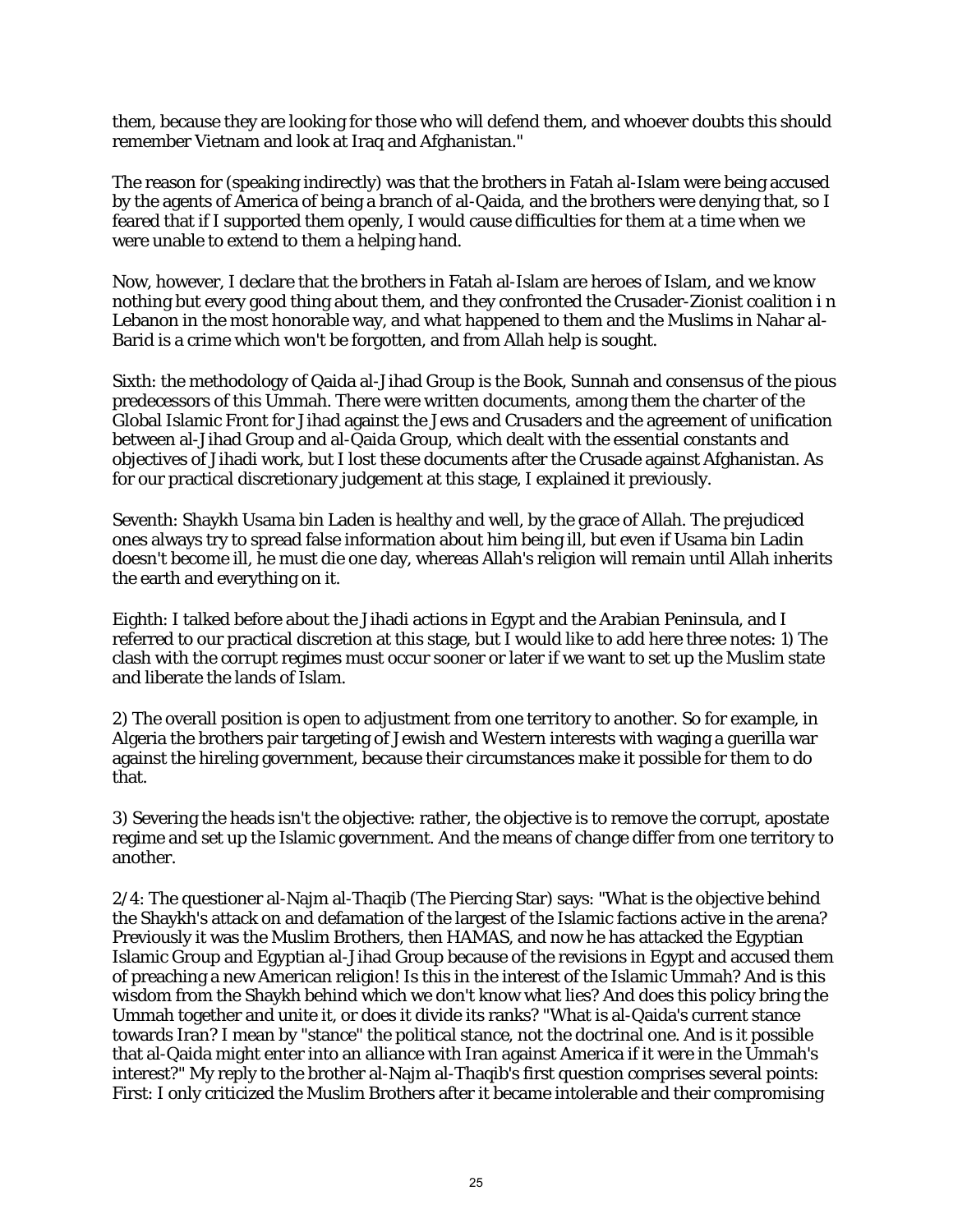led them to march in the demonstration of hypocrisy from the Council of the People to Hosni Mubarak's palace to request him to extend his presidency, and so I published the first printing of the book The Bitter Harvest, then published the second printing when members of the worldwide Brothers organization in Afghanistan and Iraq entered the two hireling government in them in the shade of American spears, and the rest of the branches of the BrotSecond: I didn't attack HAMAS; rather, I attacked the compromising leaderships of HAMAS who signed the Makkah accord. And I differentiated completely -- and continue to differentiate -- between the Mujahideen of HAMAS, for who I hold the utmost respect and appreciation, and the leaderships who signed the Makkah accord and have until now not gone back on that, and I continue to criticize them.

Third: I didn't criticize the Islamic Group; rather, I attacked the compromising leaderships who considered Sadat to be a martyr and recognized Hosni Mubarak as president, and not only that, but some of them thanked him for his stance towards Palestine, and regretted that the Islamic Emirate in Afghanistan didn't extradite Usama bin Ladin and benefit from the American offer, and recently, one of them considered that the "document for the guidance of Jihad" is like the reconciliation between our chief al-Hasan and our chief Mu'aawiyah (with both of whom Allah was pleased). As for the leadership of the Islamic Group represented by Shaykh Umar Abd al-Rahman (may Allah free him), my stance towards it is one of support and appreciation, because it is the one which truly represents the Group.

Fourth: How can the questioner say that I attacked al-Jihad Group when I am one of its founders and its Amir more than once, and I am the one who signed in its name the agreement of unification with Shaykh Usama bin Ladin to create Qaida al-Jihad Group? If, however, he means my criticism of the writer of the "document of guidance," then (the writer) has admitted that he has had no connection with any Islamic group for approximately 15 years, and moreover, has a bad opinion about the Islamic groups and considers many of them to have neither righteousness nor piety, because they were hasty in clashing with the governments, and considers some of their men of knowledge to be more deserving than their rulers of having Jihad waged against them, and he means here specifically Shaykh Abdullah Azzam (may Allah have mercy on him), as I explained in The Exoneration in the sixteenth note in the first part and in the seventeenth chapter of the second part. If, on the other hand, he means (by al-Jihad Group) those who signed the "document of guidance" who used to be members of al-Jihad group, then I have explained my stance towards them in the foreword and afterword of The Exoneration, and I request the brother al-Najm al-Thaqib to refer to them.

As for his asking about the wisdom behind that, and does this policy bring the Ummah together and unite it, or does it split its ranks, my answer is in two points: First: I thank him for his advice, and I ask Allah to help me to benefit from it, but criticism of mistakes is a must, especially with those which touch doctrinal constants, like agreeing to democracy and not clinging to the Shari'ah's right to rule, or those which lead to giving up a part of the Muslims' lands, under the pretext of respecting international accords. So if the brother al-Najm al-Thaqib doesn't agree with me on my technique, then he must critique these mistakes with a technique better than my technique, but with clarity and force, and he mustn't keep silent over them. And if his advice isn't responded to, then he must take a stance in which he makes loyalty to Allah and His Messenger (peace and blessings of Allah be upon him) higher than everything else. Second: uniting of the Ummah must be around the word of Tawheed, and the unity of the Ummah cannot possibly be achieved on the basis of compromise on the Shari'ah's right to rule, nor on the basis of respect for international resolutions, nor on the basis of respect for the international accords which approve the ravishing of the Muslims' lands. And we have all seen the results of HAMAS's participation in the elections and its signing of the Makkah accords, and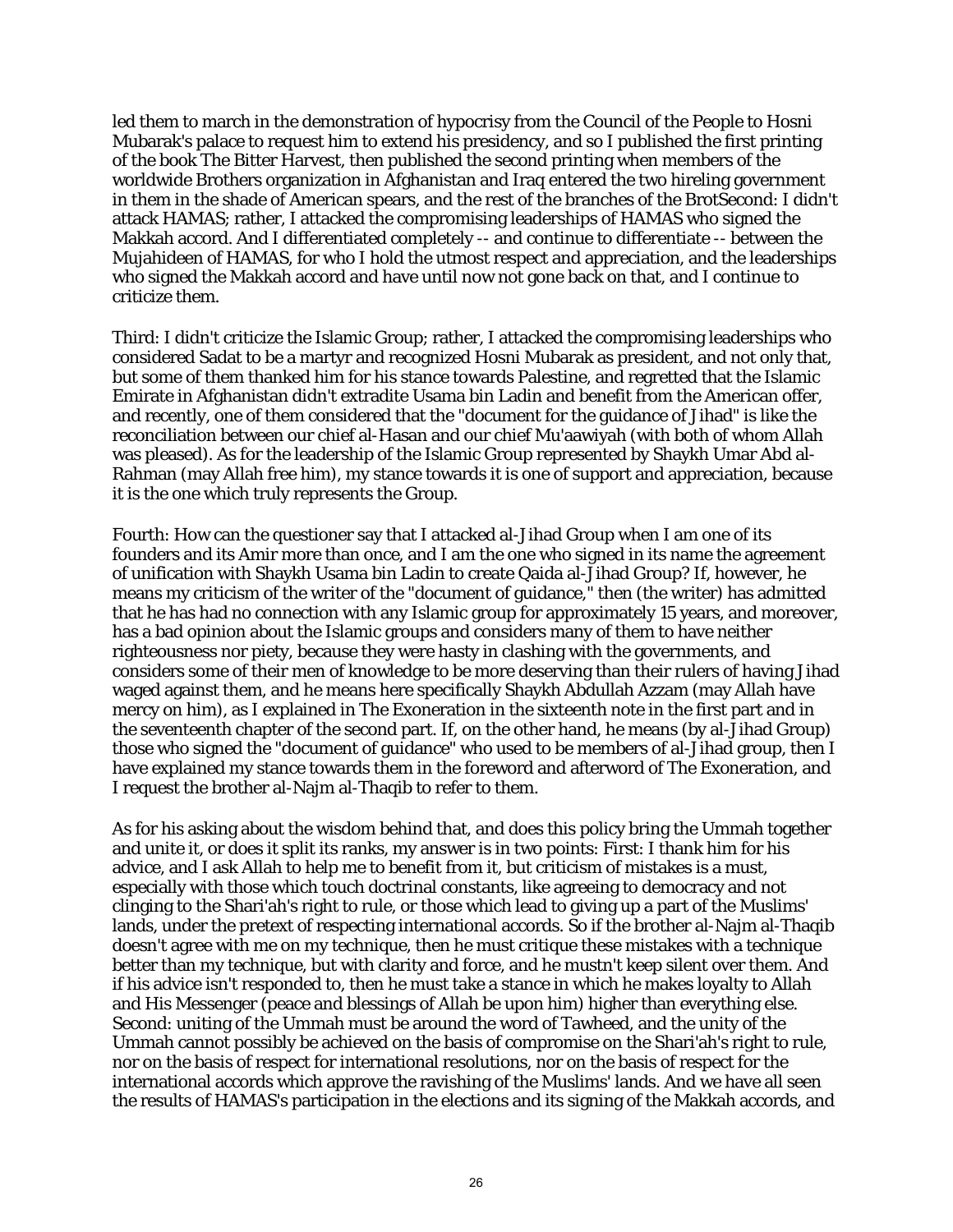that it in the end bore arms against those whom it used to consider to be the legitimate authority, and backtracked on what it had signed up to in the Makkah accord in terms of authorizing Mahmoud Abbas to negotiate in the name of the Palestinians when he went to the Annapolis conference. So wouldn't it have been more noble for HAMAS and safer for its religion had it kept to the line of Jihad against the criminals of the Authority and not backed down on the right of Shari'ah to rule nor signed the Makkah accord? As for my reply to his second question about Iran, I detailed it in my recent conversation with as-Sahab entitled "A Review of Events," so I request him to refer to it.

3/4: The questioner Suqoor al-'Izz (Hawks of Glory) says: "Why does the Shaykh continue to advise HAMAS and its leaders, although he condoled with the Ummah over them? Is it possible to a dvise a dead man? "What is your opinion of Mumtaz Daghmash and his organization (the Army of Islam), which he is seriously trying to shove inside al-Qaida Organization?" My reply to the first question of the brother Suqoor al-'Izz is what I mentioned before: those over whom I condoled with the Ummah are the compromising leaderships of HAMAS who backed down on the right of Shari'ah to rule and signed the Makkah accord. As for the Mujahideen of HAMAS and all the Mujahideen in Palestine, I support and encourage them, and moreover, I have called on all Muslims and the tribes of the Sinai in particular to help and support them. As for his second question, I responded to it before.

4/4: The brother Zaad al-Ghareeb (Provision of the Stranger) asks: "What is your stance towards the HAMAS movement? Do you continue to see them as brothers of yours? And what is your view of those who declare them unbelievers? "What is your opinion of Shaykh Hamid al- 'Ali and Shaykh Abu Baseer al-Taratoosi, who oppose the discretionary judgement of the Islamic State of Iraq? "Why is it that al-Qaida has crossed all borders except those of Palestine? Is there one group which you recommend the youth to join, or are all the groups the same to you and it is permissible to join any of the Islamic groups?" My reply to the questions of the brother Zaad al-Ghareeb is: First: I explained my stance towards the HAMAS movement previously.

Second: Shaykh Hamid al-'Ali and Shaykh Abu Baseer al-Taratoosi receive all our respect and appreciation, and we have seen from them strong and resolute stances in support for the Jihad and Mujahideen for which we ask Allah to reward them with the best. As for their opposition to the Islamic State of Iraq, no human is infallible, and we strive to solve any differences which crop up through scientific and applied research through which we all wish to arrive at the truth and to aid Islam. And I don't agree with detracting from their worth or the worth of any truthful scholar because of a mere difference with him in an opinion or statement.

Second: as for the question about al-Qaida's work in Palestine, I replied to it previously, and I ask Allah -- and I ask all the brothers who love Jihad to pray -- that it be soon, Allah permitting.

Fourth: the group that the Muslim must join is the group which observes the constants of doctrine and the correct methodology among the most important features of with is noncompromise on the Shari'ah's right to rule; Jihad in Allah's path against the invaders and their agents; non-compromise on the Muslims' lands; adherence to helping the Muslims everywhere; and not bootlicking the enemies of Islam. But if such a group is not present, and the Muslims are unable to create a group with the clear doctrine and correct methodology, then it is permitted for them to perform Jihad with the groups closest to the truth, on the condition they don't obey them in disobedience to Allah.

5/4: Zarqawi al-Qassam (Zarqawi of al-Qassam) asks: "What is your command to those who love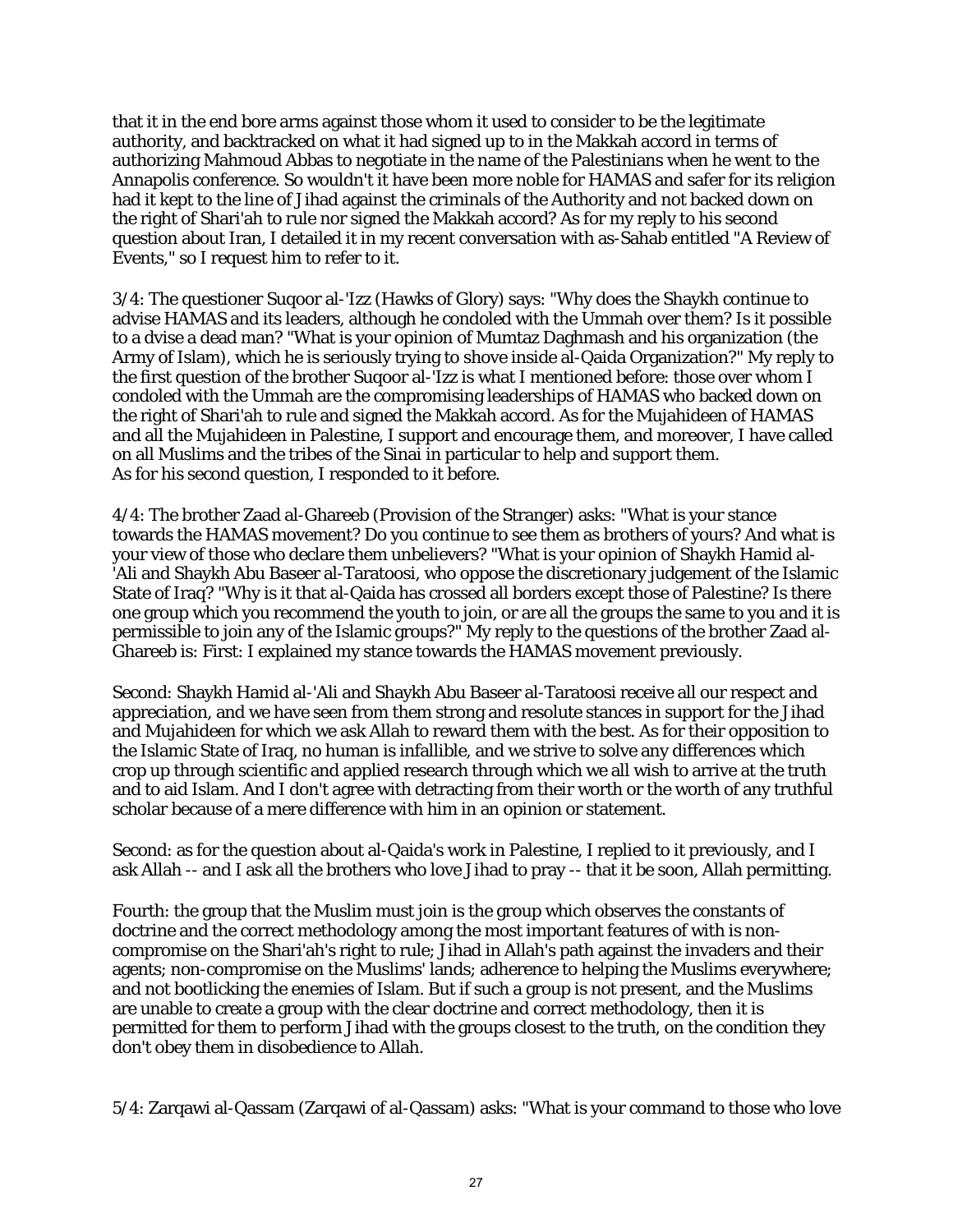you in the al-Qassam Brigades? Do you command them to abandon the leadership of HAMAS (may Allah guide it)? Or do you have another vision?" I responded to this question previously.

6/4: Abu Abd al-Razzaaq asks: "The first question, and it is a doubt more than it is a question, and I want to be rid of this doubt: where is Iran vis-a-vis your numerous media releases? We don't hear it mentioned openly, so what's the reason? Many of the opponents talk of the presence of secret accords between al-Qaida and Magian Iran (may Allah curse it) and mutual interests between them, so could our Shaykh explain to us the organizations' opinion on this question? Is this true, great Shaykh? I ask you to reassure us.

"The second question, and it is a doubt more than it is a question, and I want to be rid of this doubt: why is Shaykh Sayf al-Adl present in Iran, which kills our sons and keeps our women alive and has perverted our religion and Quran, and yet he is not harmed by it? How can he live there and not perform Jihad against them and not disown them in deed? His presence causes many question and exclamation marks. I ask you by Allah to clarify to us, O our noble Shaykh.

"The third question: is there an organized action and coherent plan to transfer those who want to perform Jihad from the Peninsula, Egypt, the Yemen, Jordan, the countries of the Levant and all the Arab countries to the fields of Jihad and the Mujahideen and the camps of preparation, because -- by Allah -- we are sick and tired of living in the countries of the Taghuts? "The fourth question: the generous lion and breaker of unbelief, Shaykh Usama bin Ladin, had said that the organization doesn't want any operations inside the Zionist entity out of respect for the Mujahid groups there. But after HAMAS and Islamic Jihad showed their faces -- and I won't list what they have done, because I know that your honorable self knows that well -- isn't it time for an operation to break the back of the Jews as he did in the Manhattan raid in America?" My reply to the questions of the brother Abu Abd al-Razzaaq is: First: I replied to the first and second questions previously.

Second: regarding the third question, I reiterate that the route must have a trustworthy guide.

Third: the fourth question attributes to Shaykh Usama a statement which he never said, and I can't imagine that he would say such a thing. I request the noble brother Abu Abd al-Razzaaq to make certain of what he attributes to Shaykh Usama bin Ladin -- may Allah protect him -- and to make certain of all his statements, lest he be unjust to anyone, for injustice is forbidden with the unbeliever, so what of the Muslim Mujahid? I ask Allah to bring us and him together in what He loves and is pleased with in terms of the glory of this world and success of the hereafter. And I request the noble brother to refer to the paragraphs regarding Palestine which I quoted from Shaykh Usama's latest speech.

7/4: Khattab al-Sheeshaani (Khattab the Chechan) asks, "Is there coordination between you and the brothers in Chechnya? This question comes after the brothers there declared an Islamic Emirate along the lines of the Emirates of Iraq and Afghanistan.

"Our second question, generous Shaykh: many, especially those who have lost confidence in the groups present in the field in Palestine, are wondering about the reason for the delay in al-Qaida's appearance in Palestine. So how do you respond to them -- may Allah bless you -- in order for their hearts to be reassured? "And finally, please address a word to your sons, the people of sound methodology in the land of garrisoning (Palestine), and your advice to them in the shadow of the current conditions which are shaking the blessed land of Palestine."